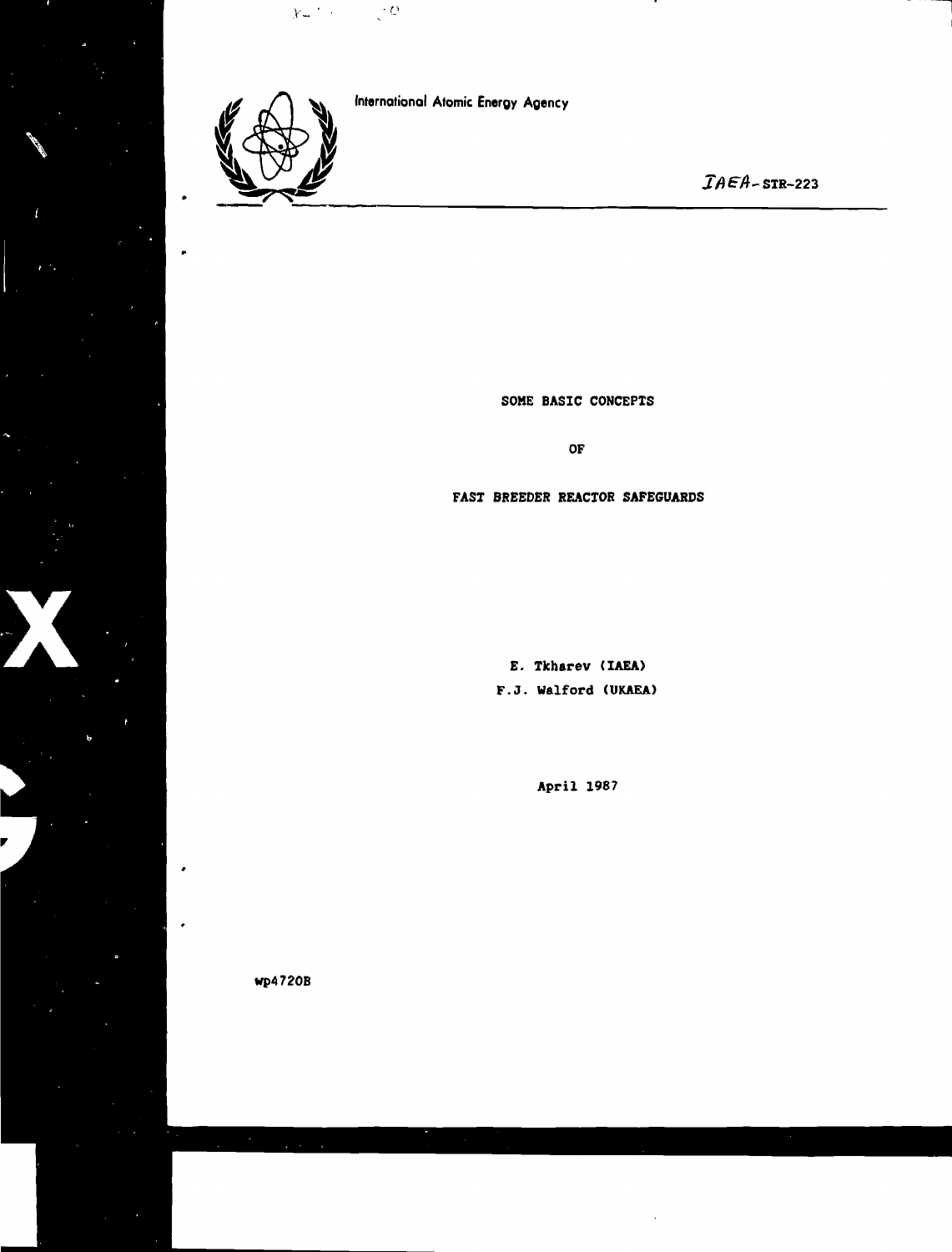# Table of Contents

| $\mathbf{1}$ . |                  | Some Basic Concepts of Fast Breeder Reactor Safeguards  1 |  |
|----------------|------------------|-----------------------------------------------------------|--|
|                |                  |                                                           |  |
|                | 1.2 <sub>1</sub> |                                                           |  |
|                |                  | 1.2.1                                                     |  |
|                |                  | 1.2.2                                                     |  |
|                |                  | 1.2.3                                                     |  |
|                |                  | 1.3 Relevant Safeguards Objectives and Criteria  8        |  |

| 2. | Fundamental Issues for Safguarding FBR  10                         |  |  |
|----|--------------------------------------------------------------------|--|--|
|    |                                                                    |  |  |
|    | 2.2 The Significance of Safeguards Verification of Flow of Nuclear |  |  |
|    |                                                                    |  |  |
|    | 2.3 Inventory Change Verification (Receipt and Shipment)  13       |  |  |
|    |                                                                    |  |  |
|    |                                                                    |  |  |
|    |                                                                    |  |  |

| 4.2 List of Principal Inspection Activities  23 |  |
|-------------------------------------------------|--|

|--|--|--|--|

 $\bullet$ 

 $\ddot{\phantom{0}}$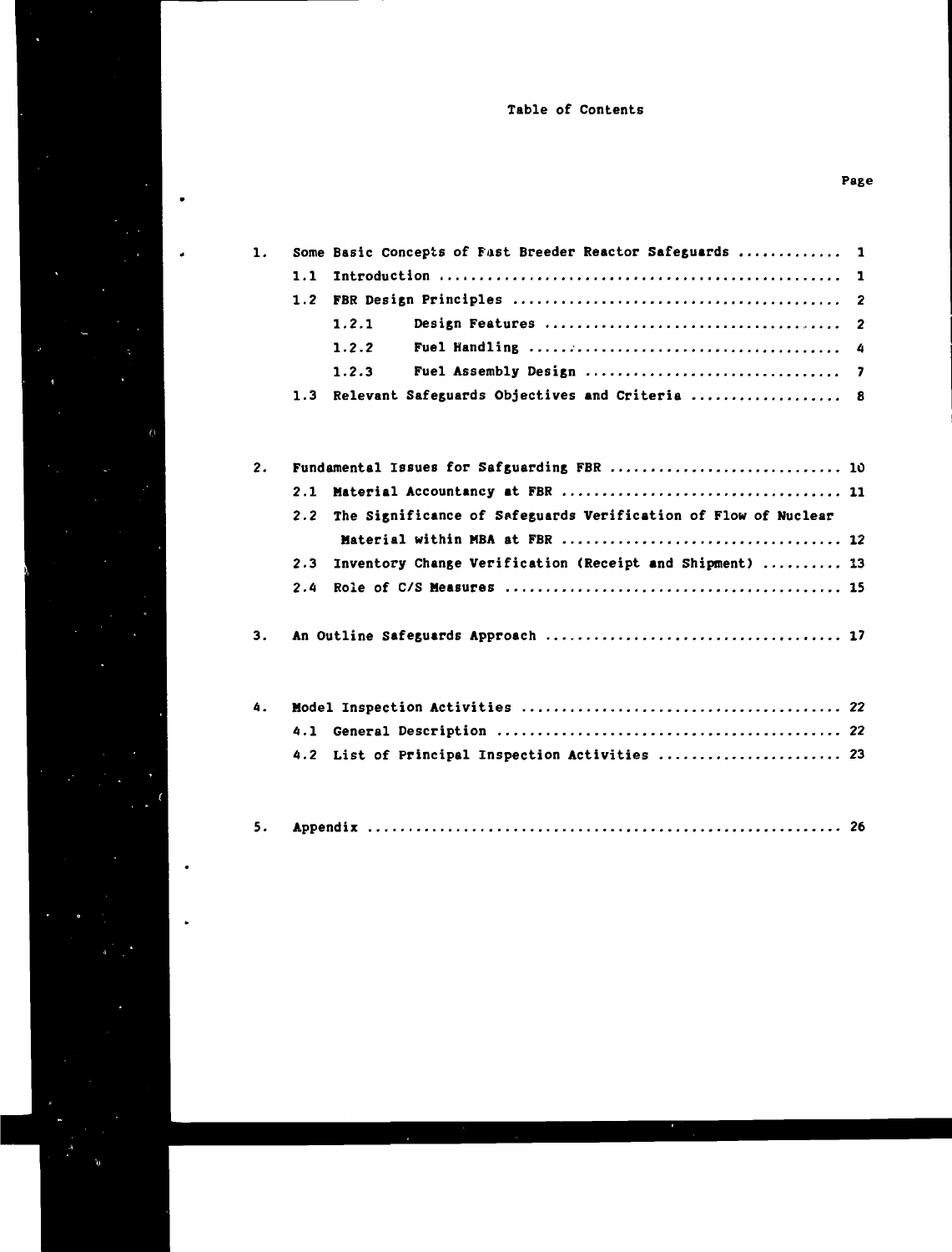# **1. Some Basic Concepts of Fast Breeder Reactor Safeguards**

## **1.1 Introduction**

**The IAEA's experience in applying safeguards for fast breeder fuel cycle facilities is very limited both in time and scope. Of the fast breeder reactor fuel cycle under development, the liquid-metal fast breeder reactor (LMFBR) cycle has reached the most advanced stage. There are, as yet, no fully commercial fast breeder reactors in operation under Agency safeguards. Those LMFBR fuel cycle facilities currently under Agency safeguards include a few demonstration fast breeder reactors and a few small mixed oxide fuel fabrication plants.**

**The quantities of plutonium and fissile uranium, the fuel handling systems, and the storage methods for the fuel assemblies of fast breeders will have a significant impact on Agency safeguards methods and techniques. The plutonium and fissile uranium throughput, the high fissile content, and the use of sodium coolant for the LMFBR may require development of additional safeguards techniques beyond those for the thermal light-water (LWR) fuel cycle. Although there are some similarities in principle between thermal reactors and FBRs which might lead to similar safeguards approaches for the two systems, there are some differences which appear to be fundamental from a safeguards point of view.**

**Because of the possible safeguards issues which may arise as a consequence of the "inaccesssibility" of fuel assemblies before, during and after irradiation it may be important from a safeguards point of view to consider also the safeguarding activities at the fuel fabrication plant, the shipping of fresh assemblies to the reactor and receipt of the irradiated fuel assemblies at the reprocessing plant or at storage. However, because of the range of topics which need to be considered when developing even a conceptual approach, it is proposed to restrict the range of discussion topics in this report to a few key areas of safeguerds importance at FBR only.**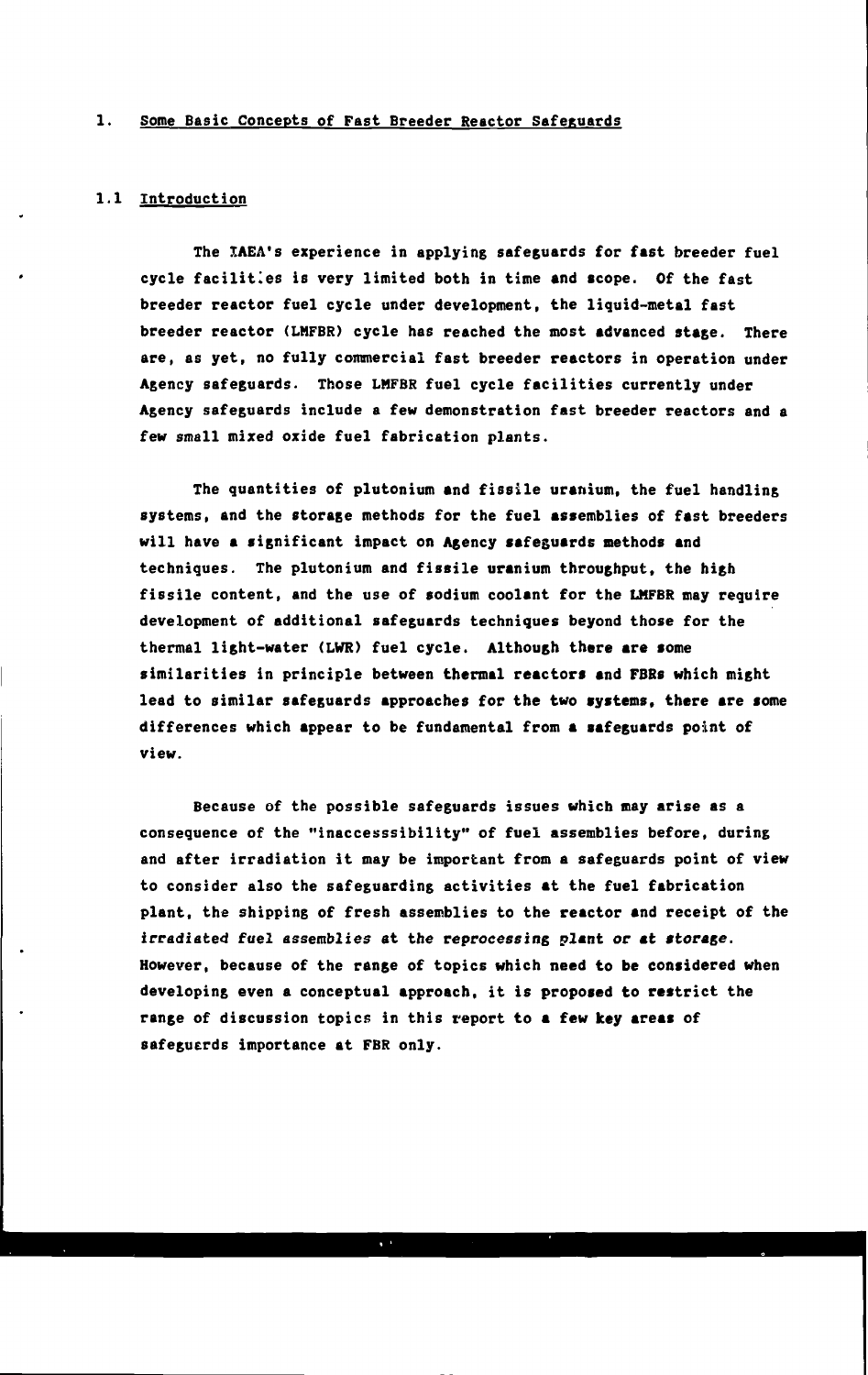**The differences between thermal and fast reactors that nay have** safeguards significance will include in the case of the FBR:

- **i) there are two basic types of fresh assemblies containing nuclear material, fuel assemblies and blanket assemblies;**
- **ii) the amount of direct-use material in unirradiated form per fuel may be only slightly less or may even exceed one significant quantity so that fresh fuel assemblies have high safeguards significance;**
- **iii) irradiated fuel assemblies will have approximately the same quantity of special fissionable material per item as fresh assemblies and irradiated blanket assemblies have probably comparable or higher amounts per item than thermal fuel assemblies. Both types are of high safeguards significance;**
	- **iv) fresh fuel and irradiated fuel and blanket assemblies are stored under sodium and remain so for several years, therefore they are difficult-to-access for verification.**

#### 1.2 FBR Design Principles

#### **1.2.1 Design Features**

There are currently two basic design philosophies for FBRs; the **'pool\* type where the core and primary sodium coolant circuits are immersed in the sodium coolant within the reactor vessel; the 'loop' type where only the core is immersed in sodium in the reactor vessel and the primary coolant circuit extends beyond the reactor vessel with the primary pumps and intermediate heat exchangers located externally. The alternative design principles appear to have led to two different fuel handling procedures which may require slightly different safeguards approaches for the two types of design. Before considering in some detail the basic fuel handling routes through an FBR it is worth considering the design differences between these two types as they affect the fuel handling routes and procedures.**

**-2-**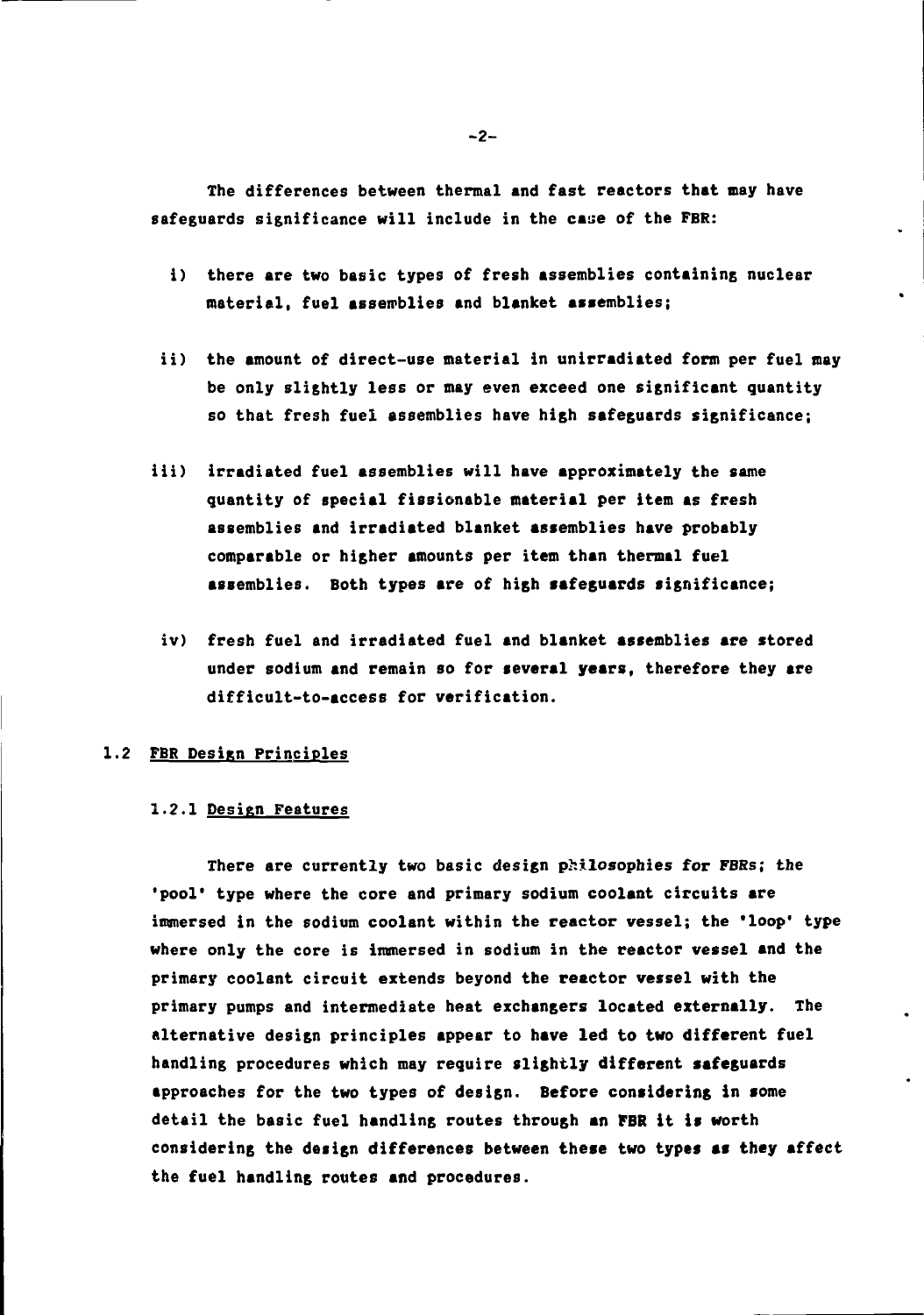**From a safeguards point of view the distinction might be considered between 'integrated' topology of fuel locations (as in the pool design) 'segmented' locations (as in the loop design) in respect of fuel handling routes. It is not obvious that an integrated topology and dedicated fuel handling route is a fundamental requirement for a pool type reactor; nor that a separate fuel locations is a fundamental requirement for a loop design. The safeguards significant differences between these two design philosophies are considered in more detail below. It is concluded from the analysis that there are no fundamental differences which have safeguards significance; detailed design and operational procedures at individual facilities are likely to be more significant.**

**The pool type philosophy is exemplified by the French Superpheniz I design (see Figure 1) where the reactor refuelling route is an integral part of the structure. In order to load fuel into the reactor, fresh fuel is introduced into the fuel storage carousel. From there it is transferred into the reactor vessel through fixed transfer ramps and through the rotating transfer lock located at the head of the transfer ramps. Irradiated fuel is transferred in the reverse direction through the same route. The locations for fuel assemblies within the reactor core and breeder lattice and in the storage carousel are accessed by separate dedicated fuel handling machines located in the roof structures of the reactor and storage vessel. The transfer of fresh fuel into the storage carousel and the shipment of irradiated fuel out of it require mobile handling machines which could be either trolley mounted or moved by overhead cranes. The UK Prototype Fast Reactor (PFR) is based on similar fuel handling principles. The UK design for a large Commercial Demonstration Fast Reactor (CDFR) is also based on similar fuel handling principles. The fuel storage carousel acts as an in-sodium buffer store for fresh fuel prior to reactor loading and for spent fuel decay-heat removal prior to shipment. There will probably be an intermediate fresh fuel store between the receipt bay of the facility and the in-sodium buffer store and an intermediate irradiated fuel store between the in-sodium buffer store and the shipment bay. These intermediate stores will be common features for both pool and loop type designs.**

**-3-**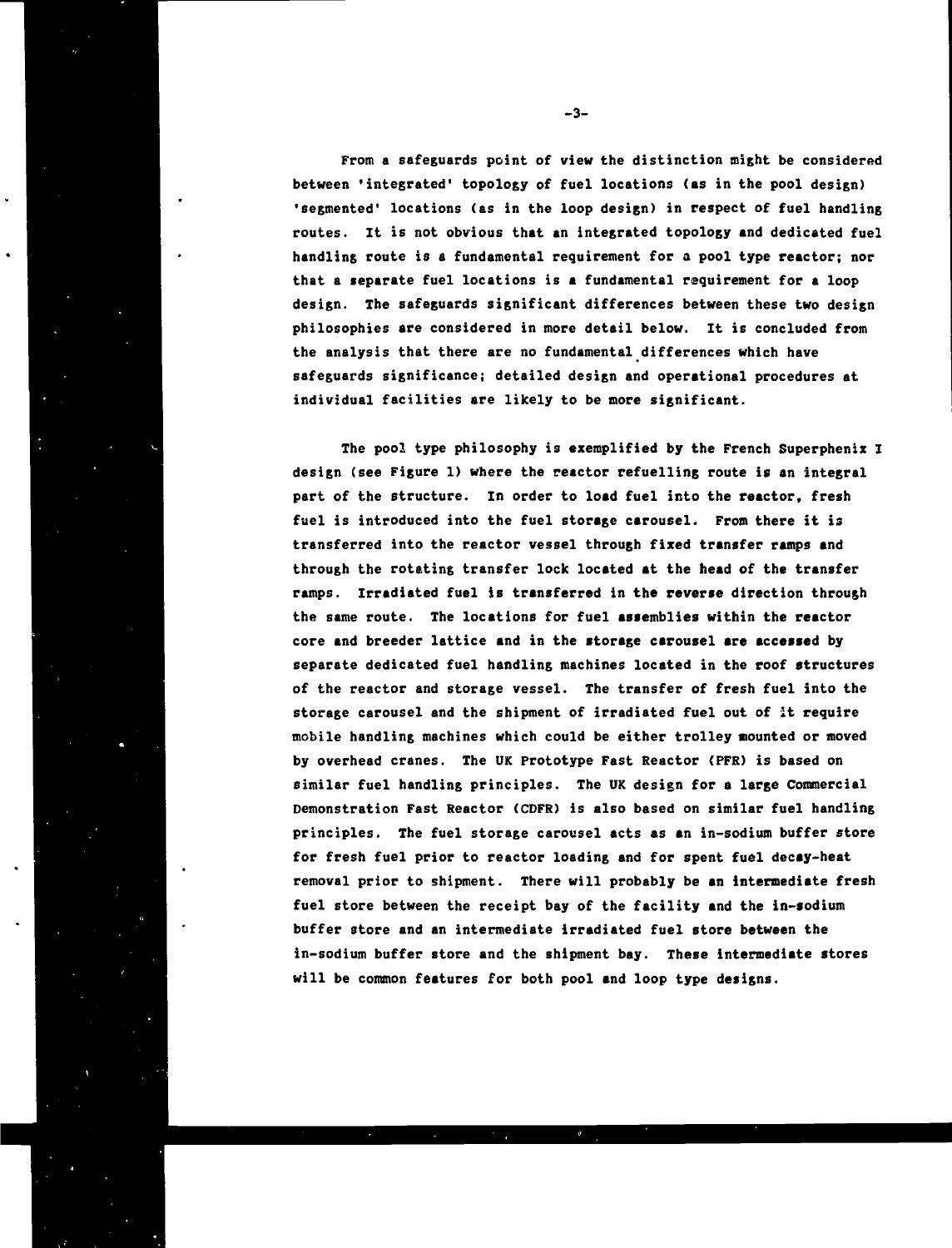The loop type philosophy is exemplified by the FRG Kalkar SNR-300 **(Fig. 2) prototype FBR. In this design the fuel handling route between the in-sodium store and the reactor vessel is not a fixed part of the •tructure. Fuel transfers between nearly all locations are made by mobile handling machines and not be dedicated machines having restricted movements. The exception being transfers within the reactor vessel between the transfer position and the core/breeder lattice. The mobile handling machines may be trolley mounted or moved by overhead cranes. Loop type reactors will probably have a similar number of buffer storage and fuel handling locations as a pool type design.**

#### **1.2.2 Fuel Handling**

**In order to consider a conceptual safeguards approach some basic facility design has to be defined. The fuel handling route through an FBR as shown in Figure 3 will be used for this purpose. The defined route is considered to be equally appropriate for both integrated and segmented fuel route designs but, there will be differences in the operational procedures at individual facilities which may lead to different safeguards requirements at specific locations. At this stage only the general handling principles relevant to both design philosophies are considered. The following steps refer to the activities at the numbered locations in Figure 3:**

- **fresh fuel and blanket assemblies are received at the Fresh Fuel Receipt Bay (i), in the transport containers in which they were placed at the fabrication plant;**
- **fuel assemblies and other reactor components can be identified and tested for dimensional quality and coolant flow performance at the Quality Assurance Laboratory (ii). This may be done prior to transfer to the Intermediate Fresh Fuel Store (iii) or at some later time;**
- **fuel and blanket received may be stored in air in the Intermediate Fresh Fuel Store until such time as they are due to be transferred**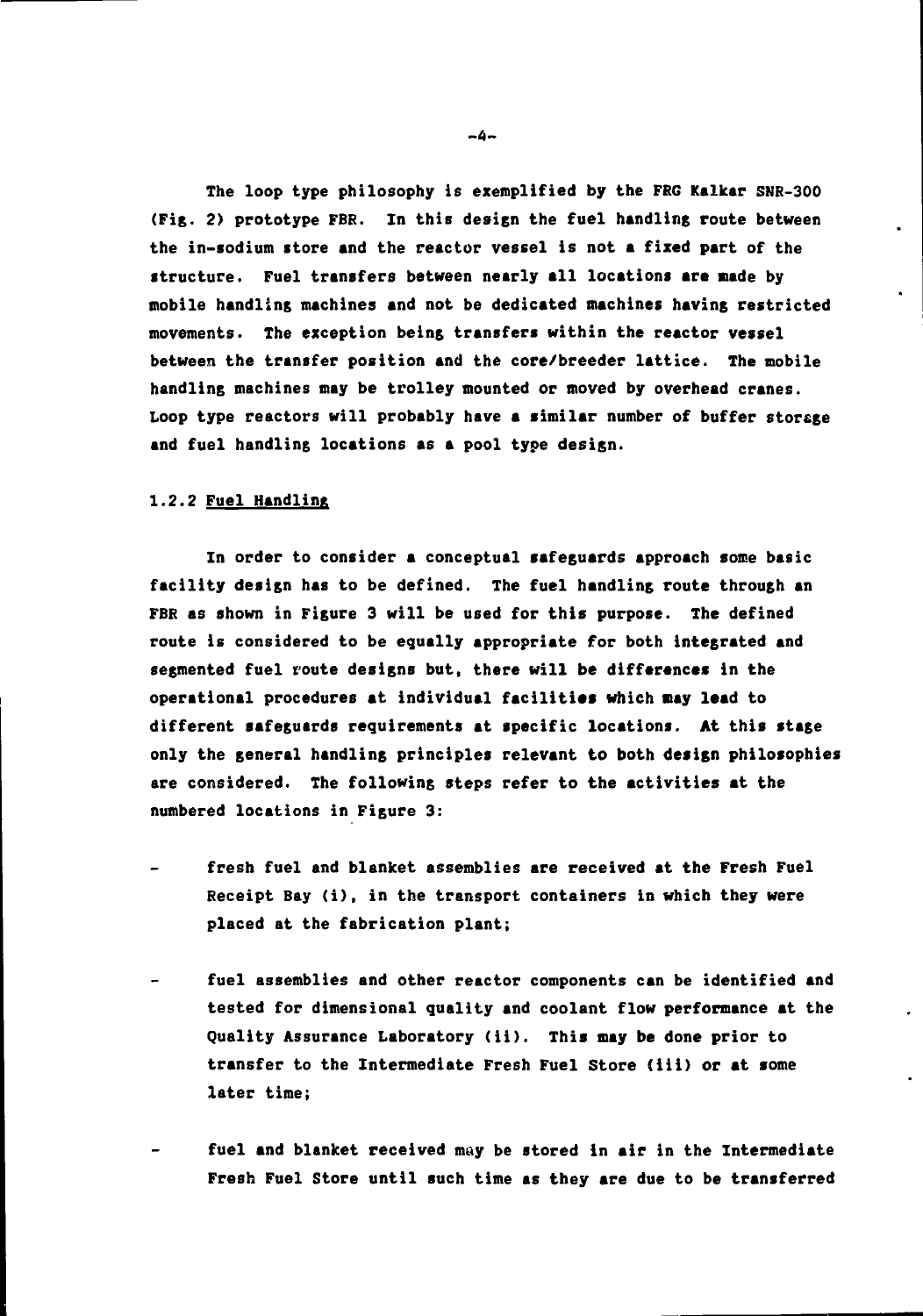**to the In-Sodium Store (v). They may be stored in some form of containers. The Intermediate Store may function as a buffer store in order to maintain an adequate flow of items;**

- **assemblies will be removed from their storage positions of the Fresh Fuel Store, identified and transferred to the In-Sodium Store**  $(v)$ :
- **items will be placed in the In-Sodium Store for a period of acclimatisation before transfer to the reactor, (vi);**
- **fuel assemblies may reside in the reactor core from two to four years (particularly for large power reactors) and blanket assemblies for up to ten years. Upon discharge from reactor core irradiated assemblies are transferred to the Intermediate In-Sodium Irradiated Fuel Store (ix> which in some designs is combined with (v). The period for decay-heat cooling the in-sodium store may range from one to two years.**
- **in some designs, after cooling in the In-Sodium store, the irradiated fuel assemblies are transferred to the Gas-cooled store or water pools (x).**
- **decontamination of fuel assemblies refers to the removal of sodium from the irradiated items. Decontaminated items may be transferred directly to the Irradiated Fuel Store (x) either in inert gas atmosphere or in water pools or to the post-irradiation examination (PIE) Laboratory (viii) for post-irradiation inspection;**
- **post-irradiation inspection may amount to no more than a visual check of identity, if possible, and integrity of the item. On the other hand post-irradiation examination facilities may be installed with the capability to dismantle a fuel assembly, withdraw fuel pins and remove sections of pin.**
- **the Irradiated Fuel Store (x) can function as a short-term buffer store to ease the flow of items to the Shipping Bay. It may also**

**-5-**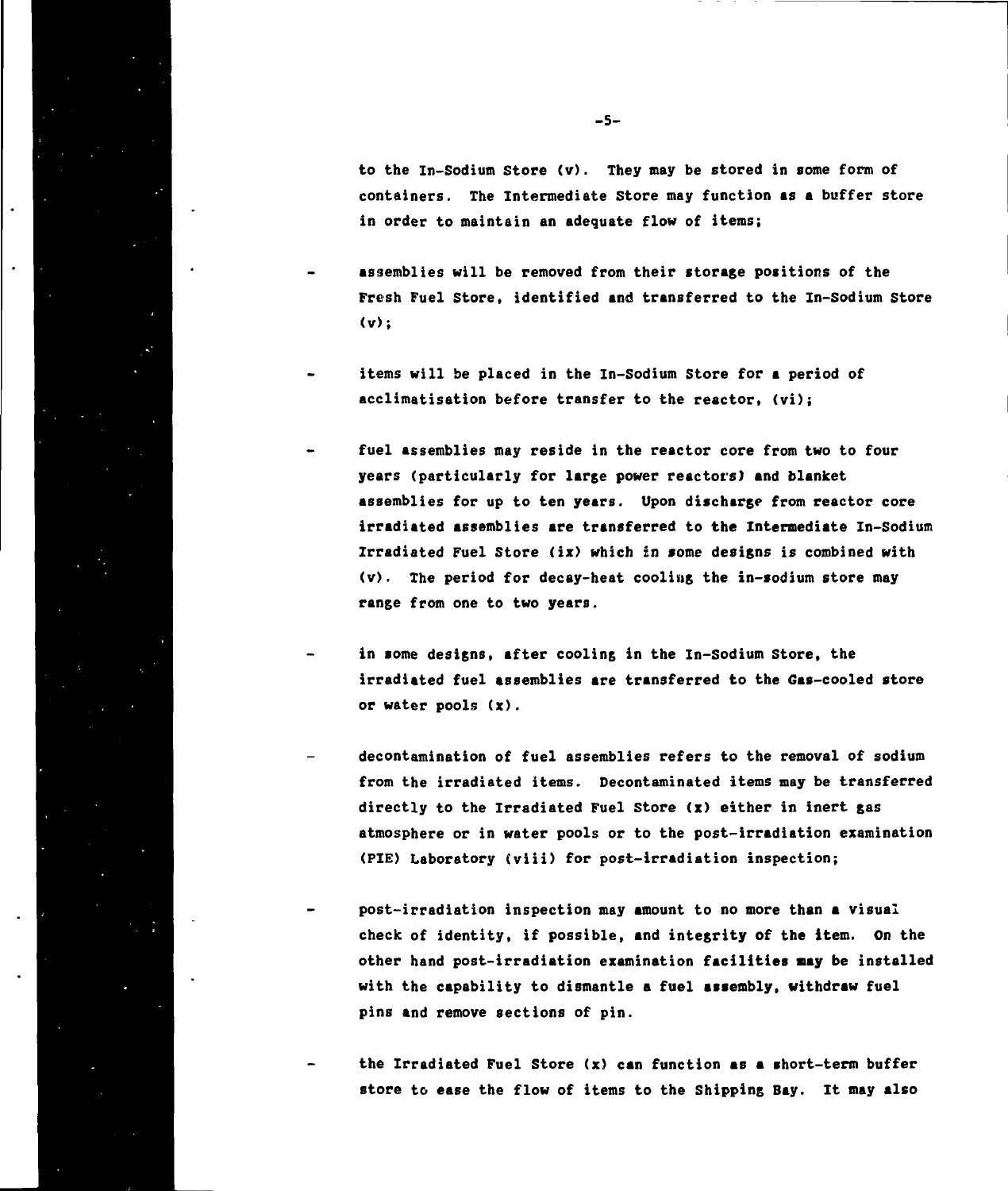**serve as a short/medium term store to extend the decay-heat cooling period before shipments. Items will probably be stored in transit canisters.**

**at the Shipping Bay, irradiated items will be loaded into heavily shielded shipping casks for onward transfer either to a further storage location or to a reprocessing plant.**

**It is not possible to put precise values on the residence time of fuel assemblies at each locetion throughout the reactor fuel route but some illustrative times might be helpful. Clearly the timing will depend to some extent upon the design of the facility but primarily they will be determined by the operating philosophy. The following times are suggested as being typical:**

| Fresh Fuel Store    | $\overline{\phantom{a}}$ | months                            |
|---------------------|--------------------------|-----------------------------------|
| Sodium-Store        | $\tilde{\phantom{a}}$    | months (fresh assemblies)         |
|                     |                          | 1-2 years (irradiated assemblies) |
| <b>Reactor Core</b> | $\tilde{\phantom{a}}$    | 2-4 years (fuel assemblies)       |
|                     |                          | 5-10 years (blanket assemblies)   |
| Gas-cooled Store    | $\tilde{\phantom{a}}$    | months                            |
| Water Pool (if any) | $\tilde{\phantom{a}}$    | years                             |

**Refuelling is generally carried out 'off-load' at about 6-8 months intervals. Typically one-third of the core and one-eighth of the blanket assemblies will be replaced at each campaign. Refuelling operations could be expected to take about two weeks per campaign, during which time selected irradiated assemblies are transferred from their Reactor locations into the In-Sodium Store and fresh assemblies are transferred in the opposite direction. At this time some of the retained fuel assemblies may be shuffled between locations within the Reactor. Because of the need for controlled environments throughout the transfer routes and in the storage vessels and reactor, there are a limited number of locations through which fuel assemblies can be transferred from one area to another. These 'access ports' are normally closed except during the period when items are in the process of being transferred. The process**

-6-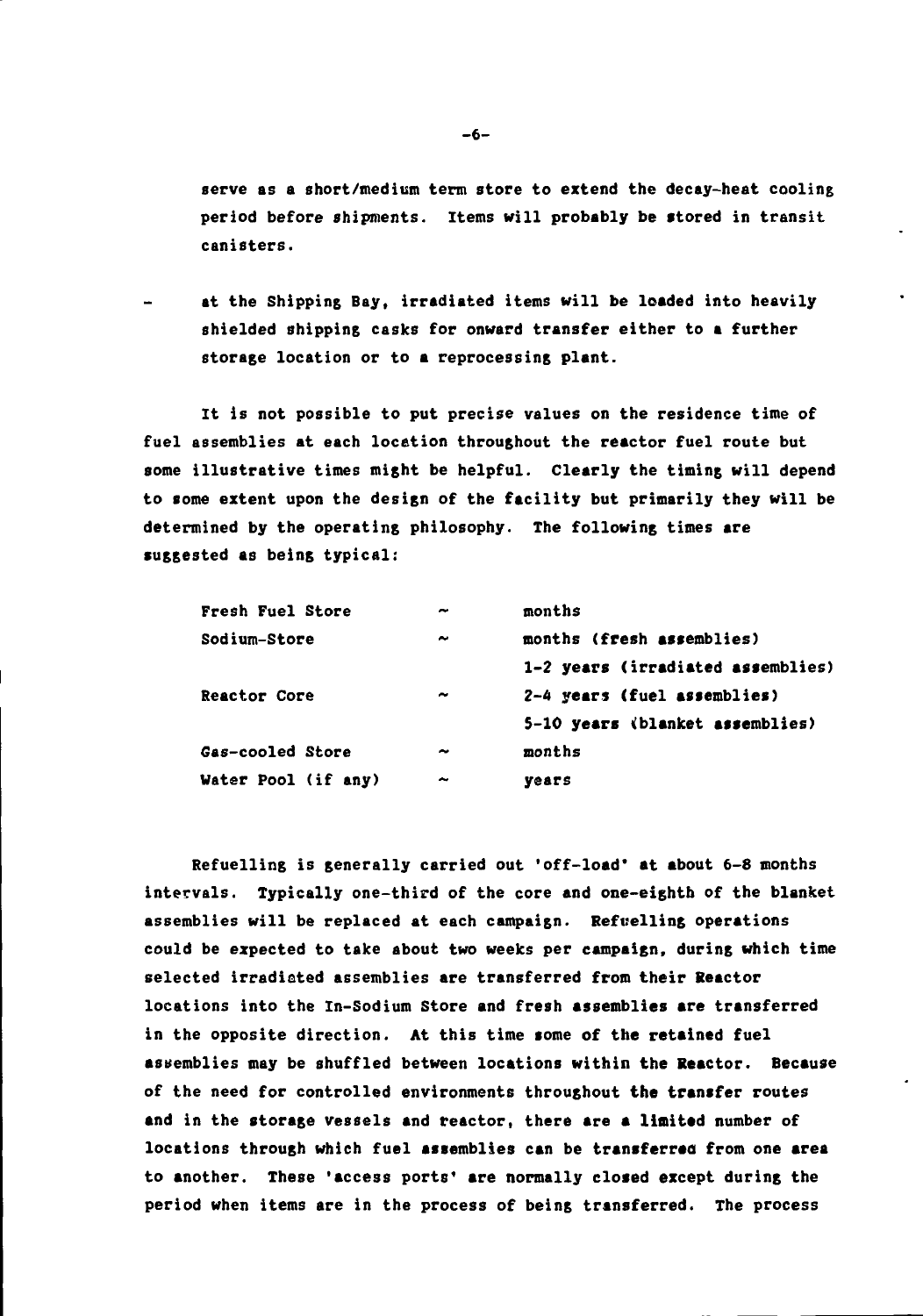**of transfer will probably require the fuel handling device to interlock, with the access port in order to prevent a breach of the controlled environment. In order to minimise the number of access ports, the same fuel routes will be used for fuel assemblies, blanket assemblies and other assemblies. The total number of ports will depend particularly upon the design philosophy, the segmented fuel route probably requiring more than the integrated fuel route.**

### **1.2.3 Fuel Assembly Design**

**Figure 4 shows a typical fuel assembly. Present reactor designs all appear to rely on a hexagonal form for the core and breeder assemblies and for the non-fissile replaceable components of the core. Whilst the detailed design of each type of item may differ, in order to prevent mi slocation when loading into the reactor, the types may not be readily distinguishable visually. The driver fuel assemblies will probably** contain either enriched UO<sub>2</sub> or Pu/U mixed oxide (MOX) with some **depleted uranium in an axial breeder section. The fuel is contained within fuel pins retained by lattice structures within the wrappers. There may well be more than one type of driver fuel assembly with different proportions of Pu:U in the MOX for different zones within the core. This material will have been under safguards at the fabrication plant and shipments to the reactor should be duly reported in accordance with the Safeguards Agreement. Because the breeder fuel assemblies contain only depleted uranium, also in pins, they may be fabricated at a separate facility from the driver fuel.**

**The typical ranges of nuclear materials that may be contained in FBR fuel assemblies are as follows:**

|                                     | Fresh Fuel | Irradiated Fuel |
|-------------------------------------|------------|-----------------|
| Core Assembly. Plutonium (kg)       | $5 - 25$   | $4.5 - 24$      |
| wt% enrichment Pu/Pu+U              | 15-40      | $15 - 40$       |
| Depleted U(kg)<br>Breeder Assembly. | 50-100     | 48-210          |
| Plutonium (kg)                      | zero       | $1.5 - 8$       |

**-7-**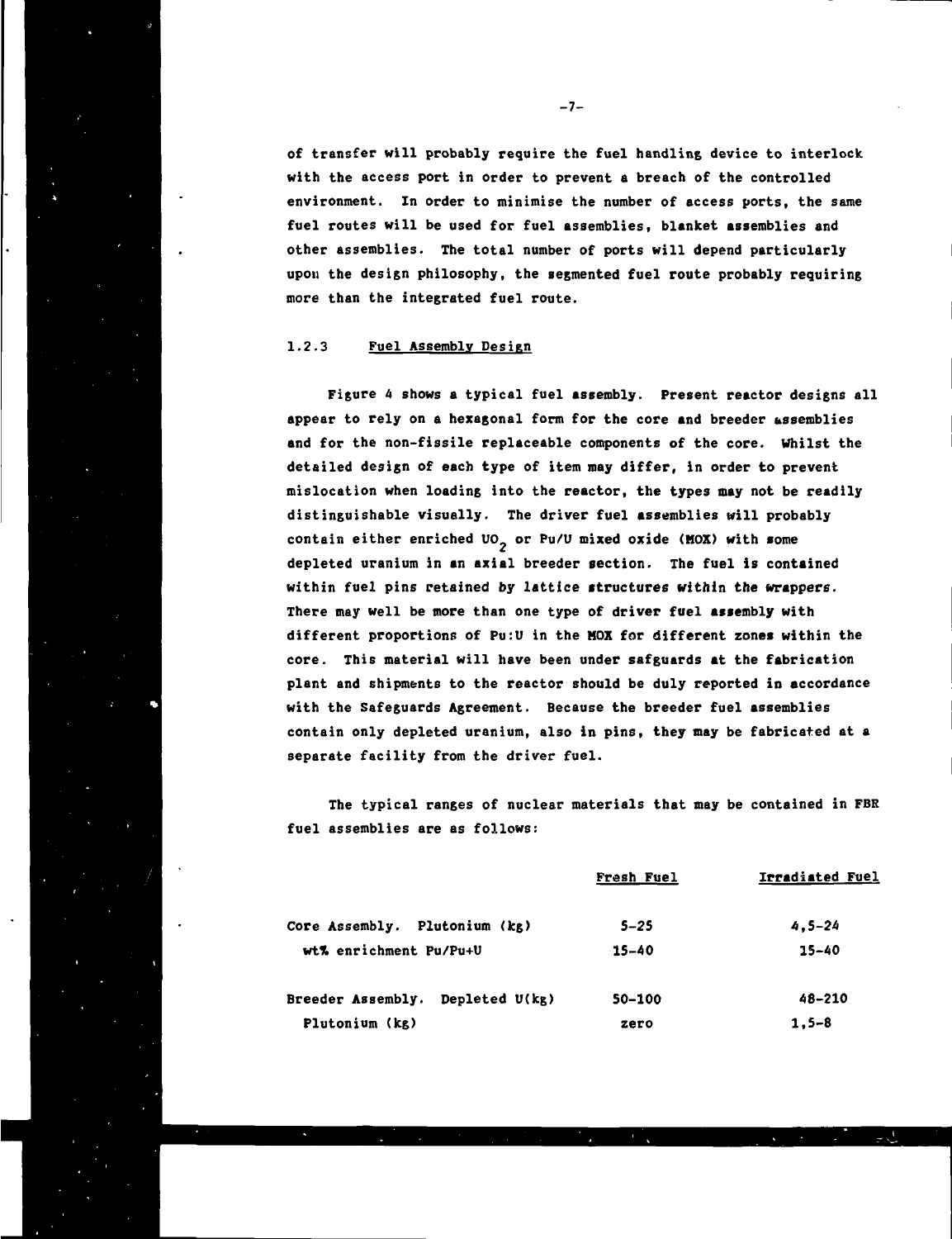## **1.3 Relevant Safeguards Objectives and Criteria**

**The objective of safeguards is the timely detection of diversion of significant quantities of nuclear material from peaceful nuclear activities to the manufacture of nuclear weapons or of other nuclear explosive devices or for purposes unknown, and deterrence of such diversion by the risk of early detection. (INFCIRC 153, para 28). Within this definition of the objectives of IAEA safeguards there are two criteria which require further definition since they are crucial in determining the inspection requirements to meet the objectives. "A significant quantity" is taken to be the approximate quantity of nuclear material in respect of which, taking into account any conversion process involved, the possibility of manufacturing a nuclear explosive device cannot be excluded. The significant quantities adopted by the Agency as guidelines for setting inspection goals and procedures for FBRs are as follows:**

| Plutonium (total element)    | 8 kg                              |  |  |  |
|------------------------------|-----------------------------------|--|--|--|
| Uranium (enriched $>20\%$ )  | 25 kg $^{235}$ U content          |  |  |  |
| Uranium (enriched < $20\%$ ) | 75 $\text{kg}$ $^{235}$ U content |  |  |  |
| Uranium (depleted)           | 75 kg $^{235}$ U content or 20t   |  |  |  |

**The last two figures are appropriate to the breeder fuel elements which contain depleted uranium and to the uranium which may be introduced** into the core fuel assemblies as axial breeder and may also be mixed in **the (driver) core section with the plutonium. The first two categories refer to the driver fuel.**

**Referring to these values it can be seen that the significant quantities are equivalent to:**

**1-2 fuel assemblies (fresh or irradiated) 1-5 irradiated blanket assemblies 100-400 fresh blanket assemblies**

**-8-**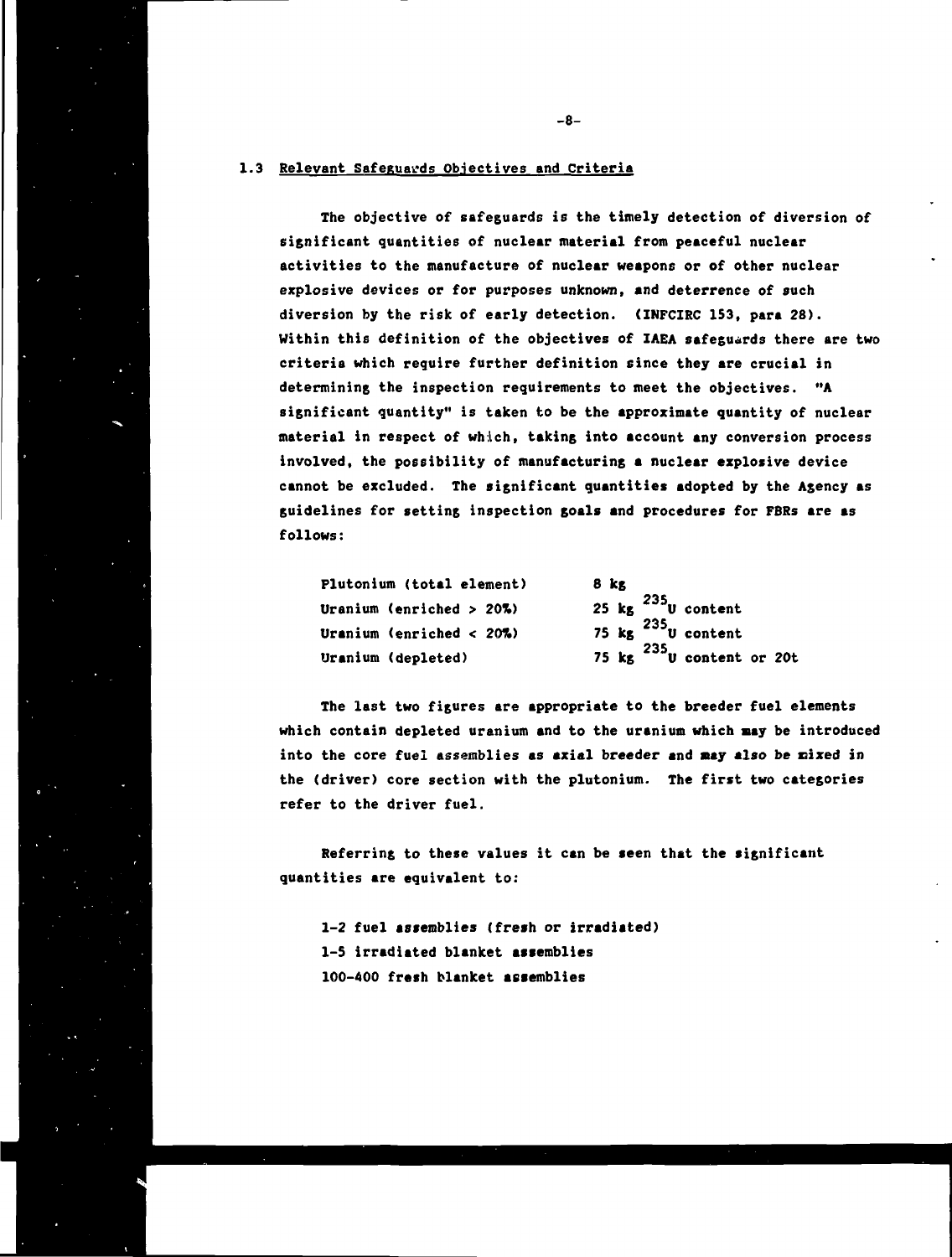**"Timely detection" is incorporated into the inspection goals and procedures by adapting the detection time guidelines to the specific process and operating conditions at the facility and by taking into account available detection capabilities (technology and resources). The detection time guidelines are based on estimates of the time required to convert different forms of nuclear material to the metallic components of a nuclear explosive device. The Agency currently adopts inspection timeliness goals as follows:**

| <b>Unirradiated Pu and HEU</b>    | 1 month  |
|-----------------------------------|----------|
| Irradiated Pu and HEU             | 3 months |
| Uranium (< 20% U <sub>235</sub> ) | 1 year   |

**"The risk" of early detection is expressed for the purposes of plannng inspection procedures as the probability of detecting the diversion of a significant quantity of nuclear material. The levels currently used as guidelines are a detection probability of 90-95% and a** false alarm probability of  $\leq$  5%. The former criterion can be seen as **setting a probability of 10-5% of failing to conclude that a diversion has taken place when in fact a diversion has occurred. The latter criterion is a 5% probability of falsely concluding that a diversion has occurred when in fact none has occurred.**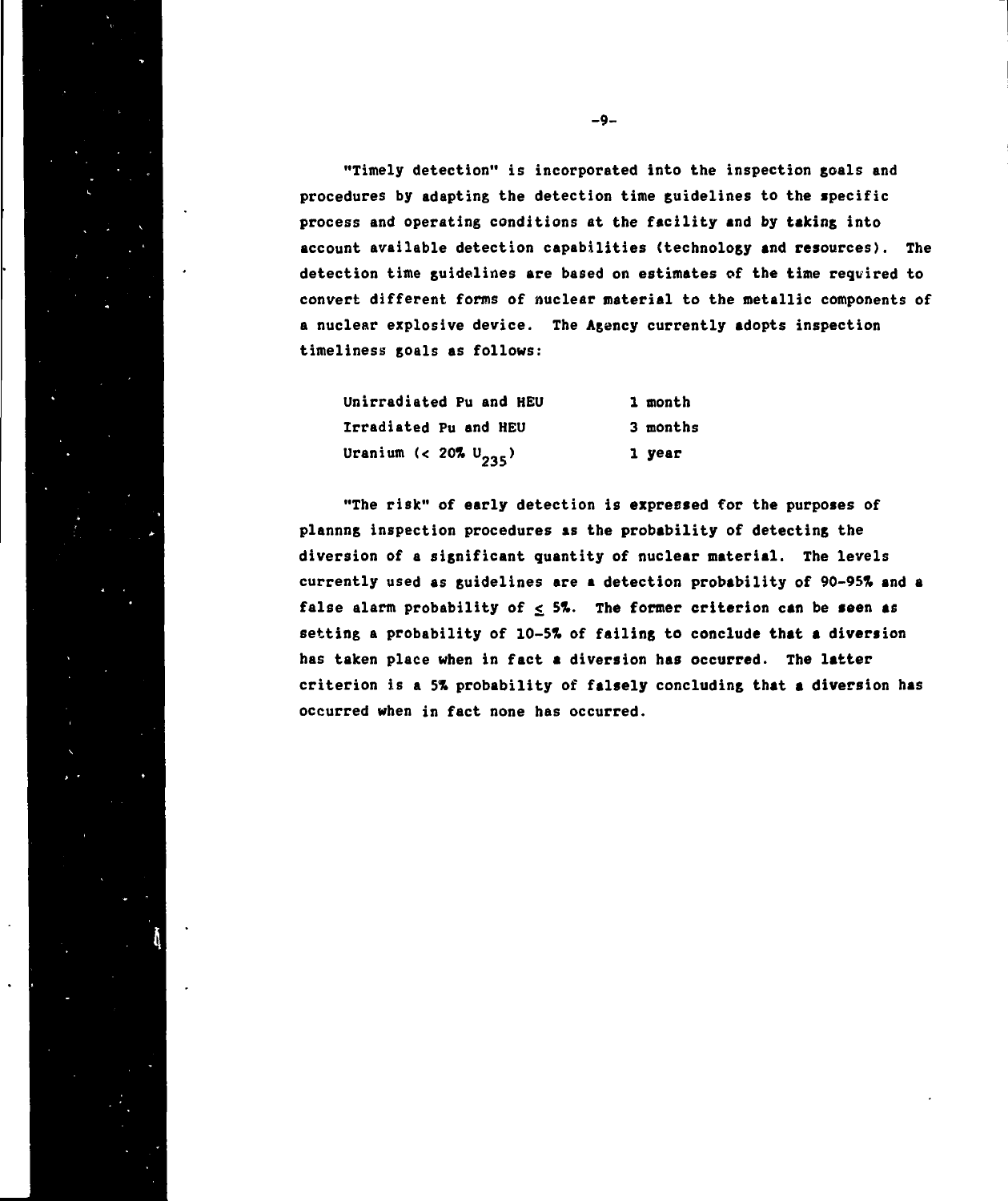#### **2. Fundamental Issues for Safeguarding FBR**

**The primary objective of safeguards is to detect the diversion of significant quantities of nuclear material. Therefore materials accountancy has been adopted as the fundamental safeguards neasure. Containment and surveillance are used es complementary measures to provide continuity of an accountancy knowledge.**

**The function of materials accountancy is to establish the flow and inventory of nuclear materials so that all materials under safeguards can be accounted for. The emphasis on independent verification is fundamental to the effectiveness of a safeguards regime. For completeness, Agency safeguards procedures must not only be capable of independent verification of declared information but also of undeclared movements of nuclear materials detection.**

**The credibility of safeguards measures at FBRs depends upon the ability to perform effective accountancy and to cover a wide range of potential diversion paths and concealment methods using C/S measures.**

**Several problem areas are identified below which give rise to issues of fundamental importance to the policy of safeguarding fast breeder reactors, including the relative importance of accountancy and containment and surveillance measures. These areas are:**

- **1. Material accountancy applied to fresh and irradiated assemblies in connection with the problem of accessibility to nuclear material;**
- **2. Safeguards significance of flow verification of nuclear material within the Material Balance Area at FBR;**
- 3. Verification of receipt and shipment of nuclear material;
- 4. Safeguards importance of C/S westures at FBR.

**-10-**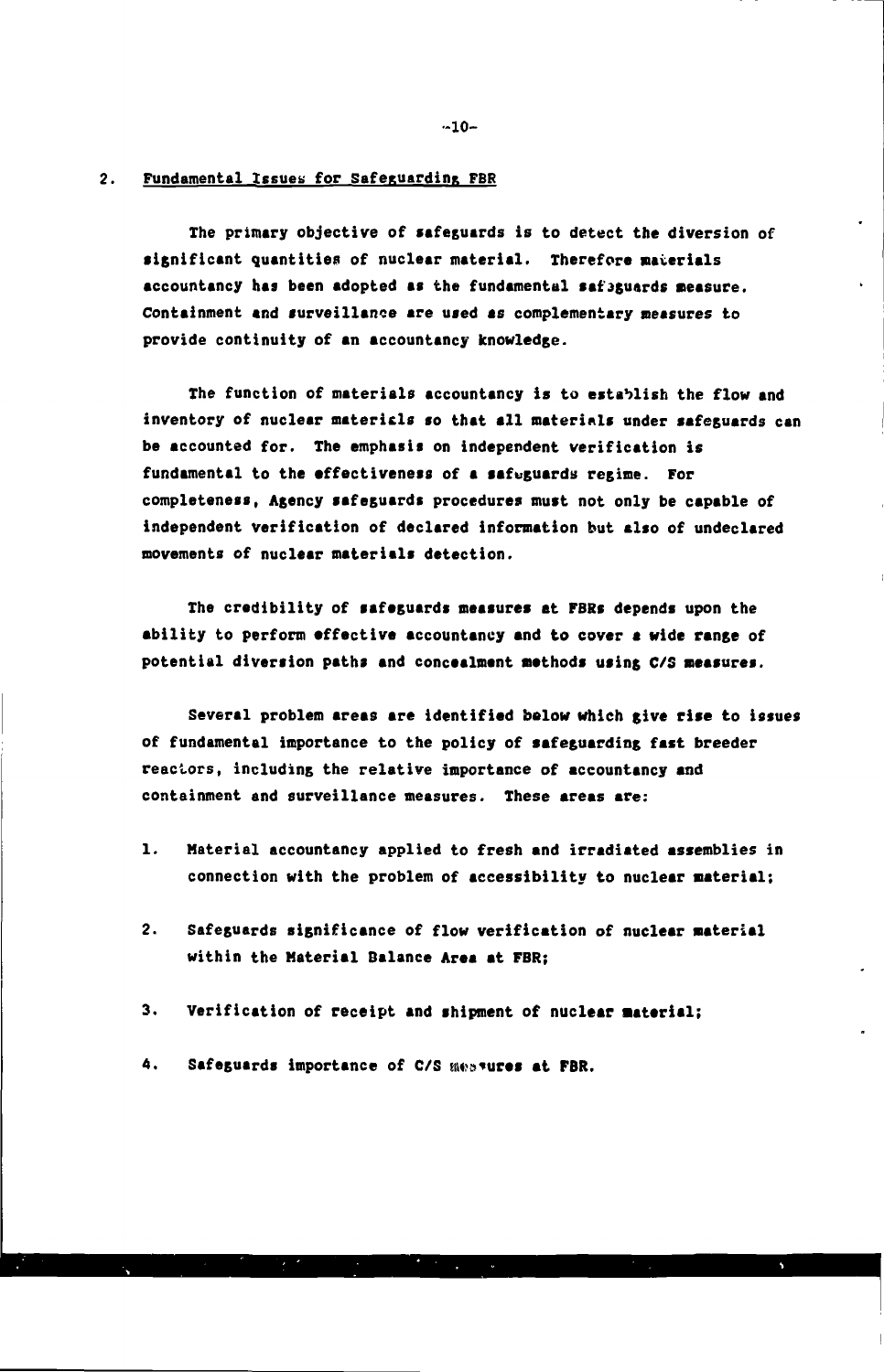## **2.1 Material Accountancy at FBR**

**In the case of a fast breeder reactor the capability of an application of accountancy measures is of particular importance because** of its specific design features. The fuel handlng are at FBR is **subdivided into two sub-areas, namely "accessible" and "inaccessible areas". An "accessible" area comprises the Quality Assurance Laboratory (ii) and Fresh Fuel Store (iii). In principle there are no problems in verification of the inventory of an "accessible" area where only unirradiated assemblies are present. Fresh fuel and blanket assemblies are readily accessible for independent verification by item counting and identification, and NDA measurements. Material accountancy of an accessible area is based on item counting of two types of assemblies, namely, fresh fuel and fresh blanket assemblies. On the other hand, a unique feature of the LMFBR is that both the fresh and the irradiated** fuel assemblies are submerged in sodium or inert gas atmosphere in a **number of locations at the reactor for a long period of time and are not readily accessible for verification. In principle all fuel assemblies are physically accessible from an operator's point of view but nay not be convenient from an operational point of view or desirable from a safety point of view.**

**From a safeguards inspector's view point, items in locations of sodium or inert gas atmosphere may be considered difficult-to-access. These locations constitute the "inaccessible" area which contains fuel and blanket assemblies in both irradiated and unirradiated forms. Assemblies in this area cannot be visually checked or identified directly by inspectors. Remote contact identification or non-contact interrogation may no be satisfactory because of extreme environmental conditions. On the other hand it is unreasonable to expect an operator to accede to any request to remove assemblies from either location for non-routine purposes resulting in undue intrusion into routine reactor operations. In addition, transportation of assemblies from the "inaccessible" area to locations where they can at least be identified is an extremely time consuming operation. From the above-mentioned it is clear that verification of the "inaccessible inventory" presents a very difficult task indeed.**

**-11-**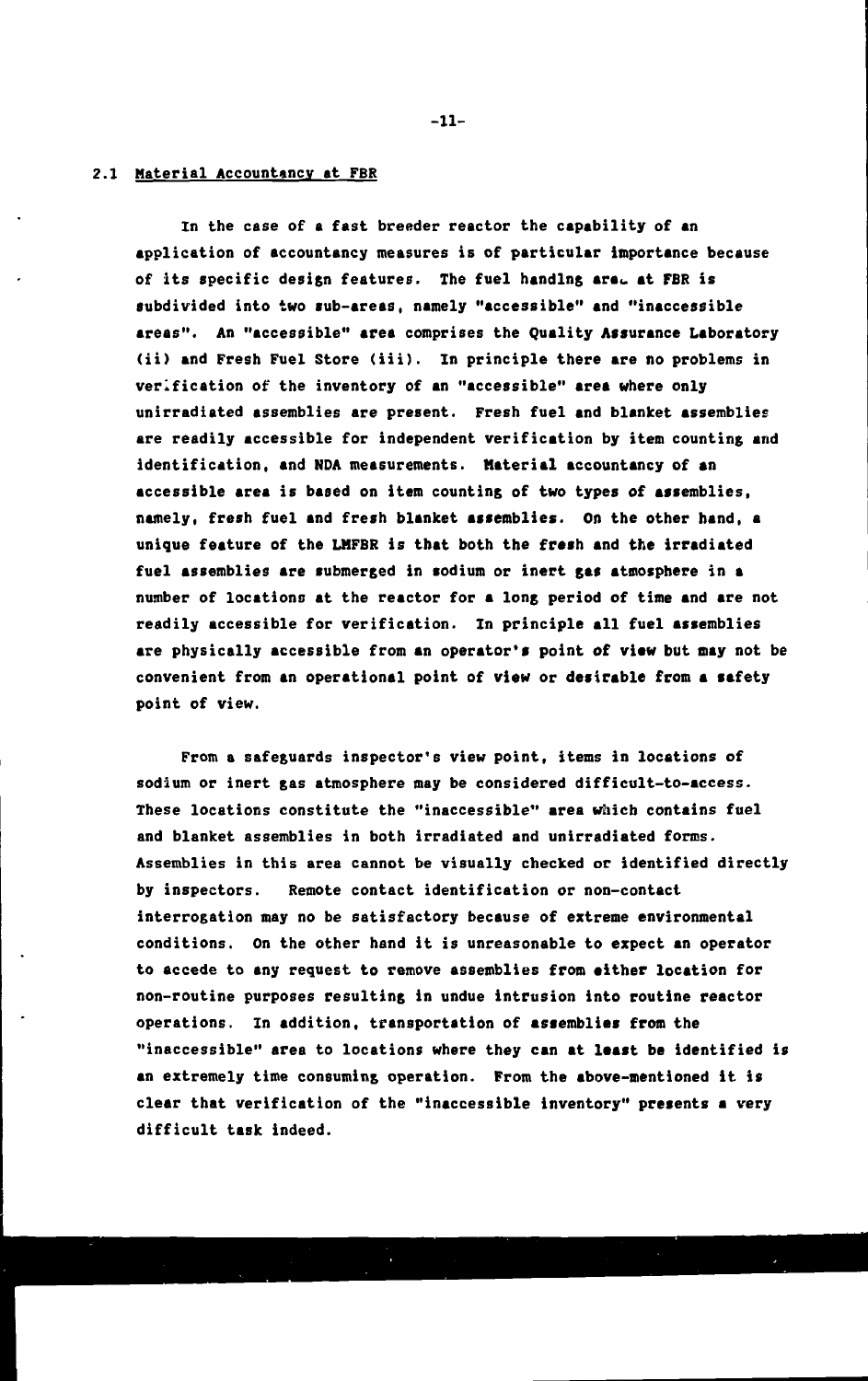**In reality the verification of inventory within the "inaccessible" area may be performed on the basis of verification of flow of nuclear material to and from this area and subsequent maintenance of this knowledge by application of C/S measures. Thus the "inaccessible inventory" may be estimated by the difference of flow of items in both directions:**

#### **INVENTORY = INPUT - OUTPUT**

**Verification of items flow implies the assembly's counting and their identification (categorization) by y and n- measurements.**

**Under normal routine operations all fuel assemblies entering the "Inaccessible" area are in unirradiated form and those leaving the area are in irradiated form. There ere four types of assemblies within or in the "inaccessible area": fresh fuel and blanket assemblies and irradiated fuel and blanket assemblies. Material accountancy of the inaccessible area can only be based on the item accountancy of all four types of fuel assemblies. For accountancy purposes fuel assemblies in the reactor core would be considered fresh unlese they have been** discharted.

# **2.2 The Significance of Safeguards Verification of Flow of Nuclear Material within MBA at FBR**

**As has already been emphasized above, the verification of flow assemblies plays a key role for the definition of the inventory of nuclear material at the "inaccessible" area and the continuity of knowledge of nuclear material in MBA at FBR. This monitoring may be carried out either by the inspector or by the use of instrumentation. It is clear that the level of verificaton of the flow of nuclear material which can be achieved within the MBA depends upon operational procedures and design features of particular facilities and performance capabilities of the monitoring systems.**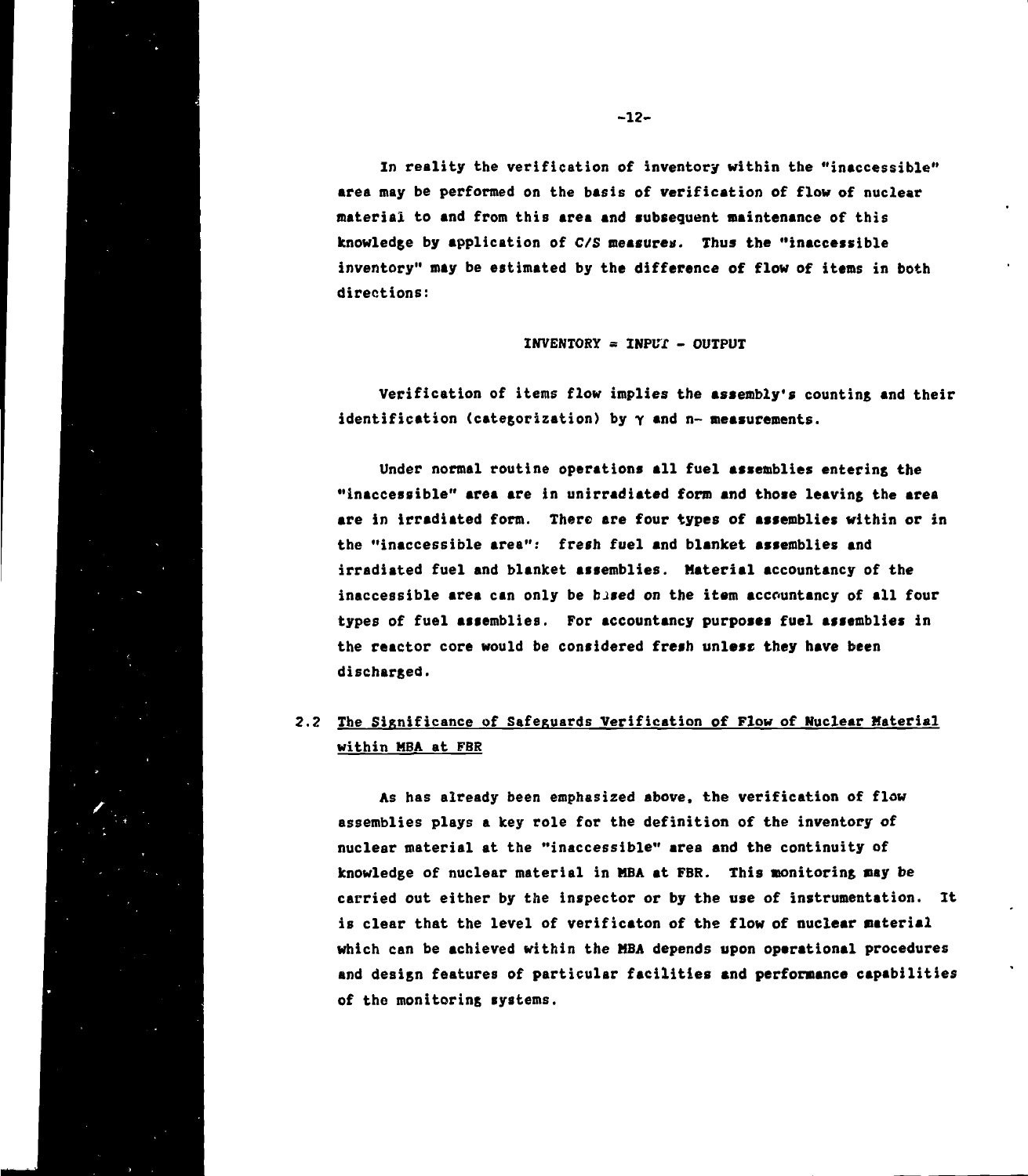**In the case of reactors with an "integrated" structure in the "inaccessible" area, there is only one access port from an accessible to** the "inaccessible" area. It is normally used for transportaton of fuel **assemblies between two areas only on campaign basis. It implies that an inspector can directly verify the flow of assemblies through the access port and then seal it. In the case of a "segmented" structure of the "inaccessible" area the situation is more complex because of a possible continuous regime of transfers of assemblies between a number of different locations within MBA. It may require continuous inspector's presence at the reactor for flow verification. The use of advanced (sophisticated), instrumentation for automatic verification of fuel flow and recording the information provides essential benefits and may replace the continuous inspectors presence at the facility.**

**In discussing the necessary level of knowledge on safeguards information on flow between (and within) different areas of the reactor, it is worth considering the safeguards significance for different types of assemblies transported within the MBA. Bearing in mind that only unirradiated (fuel and blanket) assemblies are transferred from the accessible to the "inaccessible" area and that fresh blanket assemblies have a low strategic value, it is safeguards significant to identify and count only fresh fuel assemblies entering the "inaccessible" area. However, in the case of direct verification of input to the "inaccessible" area by an inspector, in addition the flow of fresh blanket assemblies may be verified as well. On the other hand, while verifying the output of assemblies from an "inacessible" area, it is necessary to identify and count fresh fuel, irradiated fuel and irradiated blanket assemblies. These are fundamental requirements for technical features of instrumentation designed for monitoring assembly flow at fast breeder reactors.**

## **2.3 Inventory Change Verification (Receipt and Shipment)**

**Inventory change verification at FBR includes verification of receipts and shipments:**

**-13-**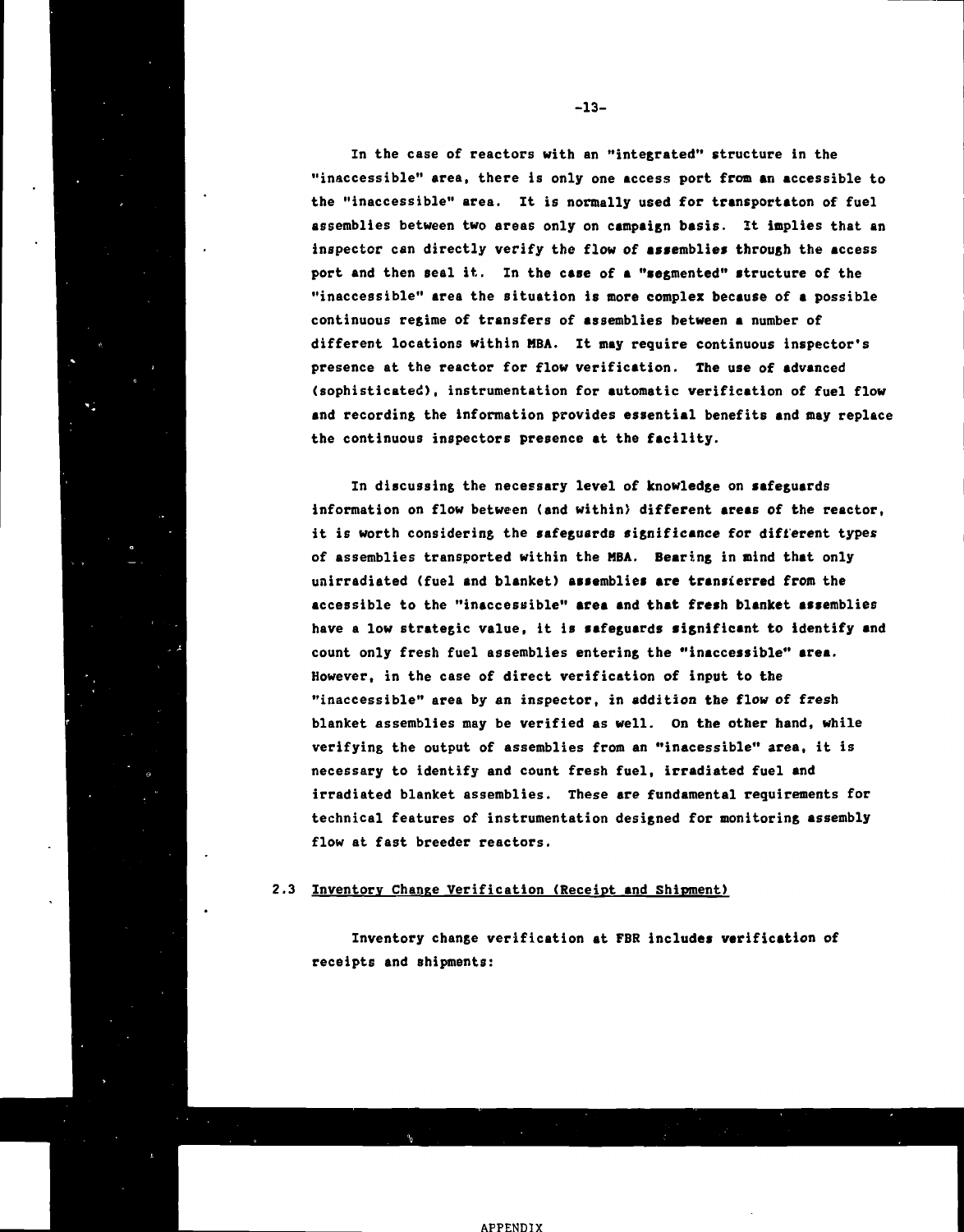# **a) Verification of Receipts**

**In principle, there might be different alternatives for verification of receipt of fresh fuel at the reactor. Major factors which nay affect the scheme of verification are as follows:**

- **frequency of receipts of fresh fuel;**
- **operational and fuel handling regime at the reactor;**
- **level of verificaton of fresh fuel shipped from a fuel fabrication plant.**

**It appears that the method of verification of receipt has to be facility specific. However, regardless of the verification scheme selected for each specific case, fresh fuel and blanket assemblies that arrive at the reactor should be verified by an inspector before they are transferred to an "inaccessible" area. Due to the high strategic value of fresh fuel, short timeliness period and possible quick transfers of fresh fuel assemblies to the "inaccessible" area, it appears that an inspector's presence on site is required each time when fuel arrives at the reactor. Verification of receipt includes a verification of integrity of transport containers and seals, counting of fuel assemblies and their measurements, if it is necessary depending on the level of verification at the fuel fabrication plant. The inspecton activities related to verificaton of receipt is described below in detail in relevant sections of this report.**

**Verification of a shipment has particular importance in the case of a fast breeder reactor because of the problems mentioned above related to verification and the re-establishment of inaccessible inventory at the reactor. Meanwhile, the verification of shipment presents much more** difficulty at fast breeder reactors due to the same problem of **accessibility to the irradiated fuel assemblies during a shipping campaign. Most of the existing designs of fast breeder reactors do not have special facilities and installed equipment for measurements of irradiated fuel. Even visual observation of the loading of assemblies in transport casks may present major difficulties. The verification of the nuclear material content of irradiated fuel has an additional**

**-14-**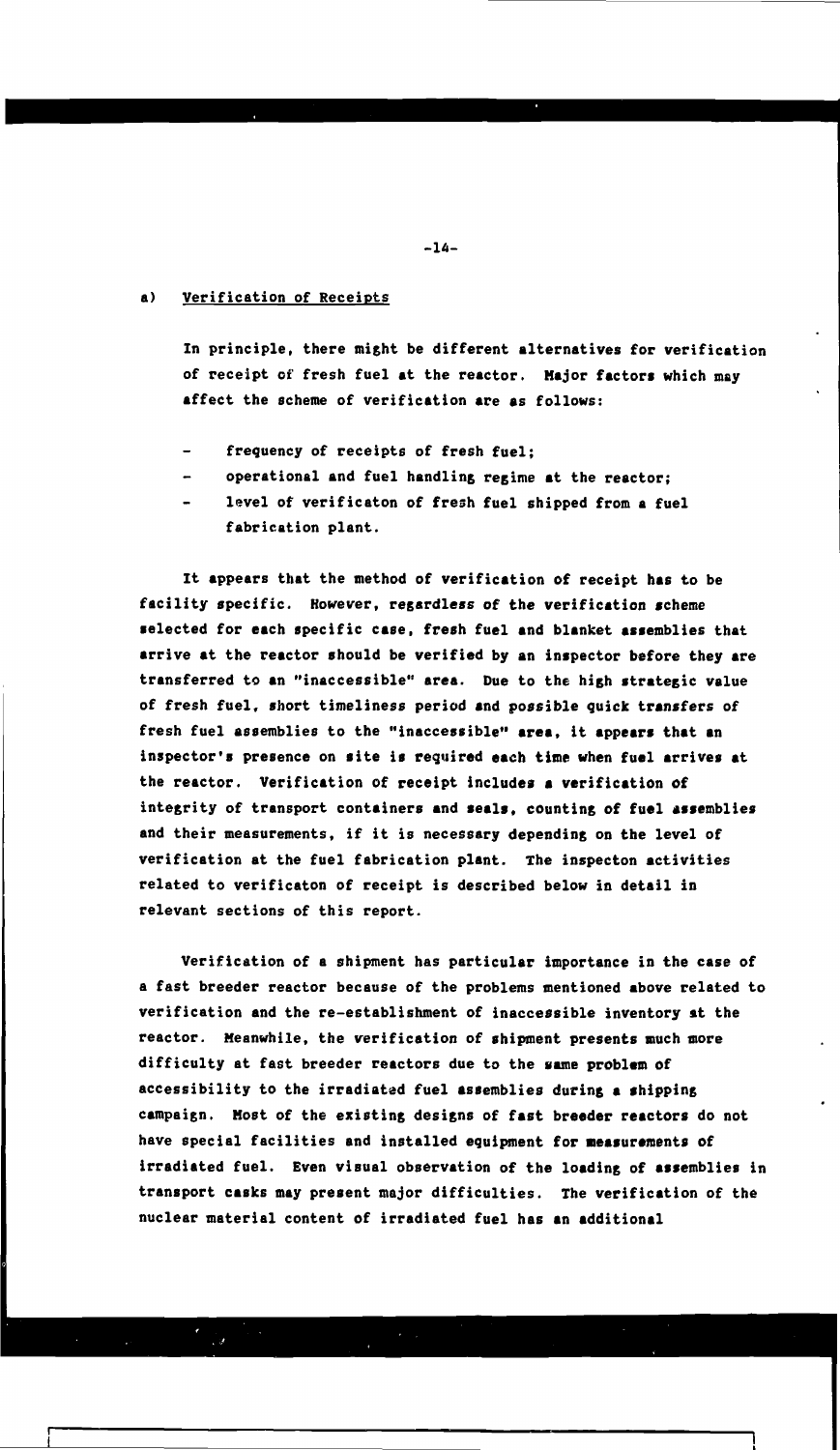**significance when fuel is shipped to the long-term storage where later it is "inaccessible" for verification (e.g., dry storage). In the case of irradiated fuel being shipped to the reprocessing plant its content can be established there on receipt.**

**Technical feasibility of different verification methods during shipment depends on specific design features of a reactor and should be studied separately at each facility. More favourable conditions for verification of shipment are provided at FBR where water storage pools are foreseen for the cooling of irradiated fuel.**

#### **2.4 Role of C/S Measures**

**In safeguarding nuclear facilities, containment and surveillance are normally used as complementary techniques to provide a continuity of accountancy knowledge. In the case of fast breeder reactors it may be considered that containment and surveillance (C/S) have to fulfil a major role in areas where the items in the inventory are inaccessible to safeguards inspectors.**

**Safeguards approaches for Fast Breeder Reactors should rely to a great extent on C/S techniques, probably more so than on any other facility type apart from long-term storage. Analysis of the effectiveness of a safeguards approach must reflect the important contribution of C/S to that approach. Because of the level of reliance upon C/S techniques, the consequences of a loss of surveillance should be emphasised. This applies particulary to the surveillance of the access port to the inaccessible inventory. Since those items known to be in this inventory cannot be verified without an extended shut-down of the reactor and an undesirable increase in fuel handling and thereby an avoidable radiation exposure to operators and inspectors, it is essential that surveillance failure be reduced to a minimum.**

**C/S measures must be capable of meeting the requirements for indicating non-declared movements of fresh or irradiated assemblies. Fresh fuel assemblies can be removed from the reactor either in the form of separate items or in routinely used transport containers or other**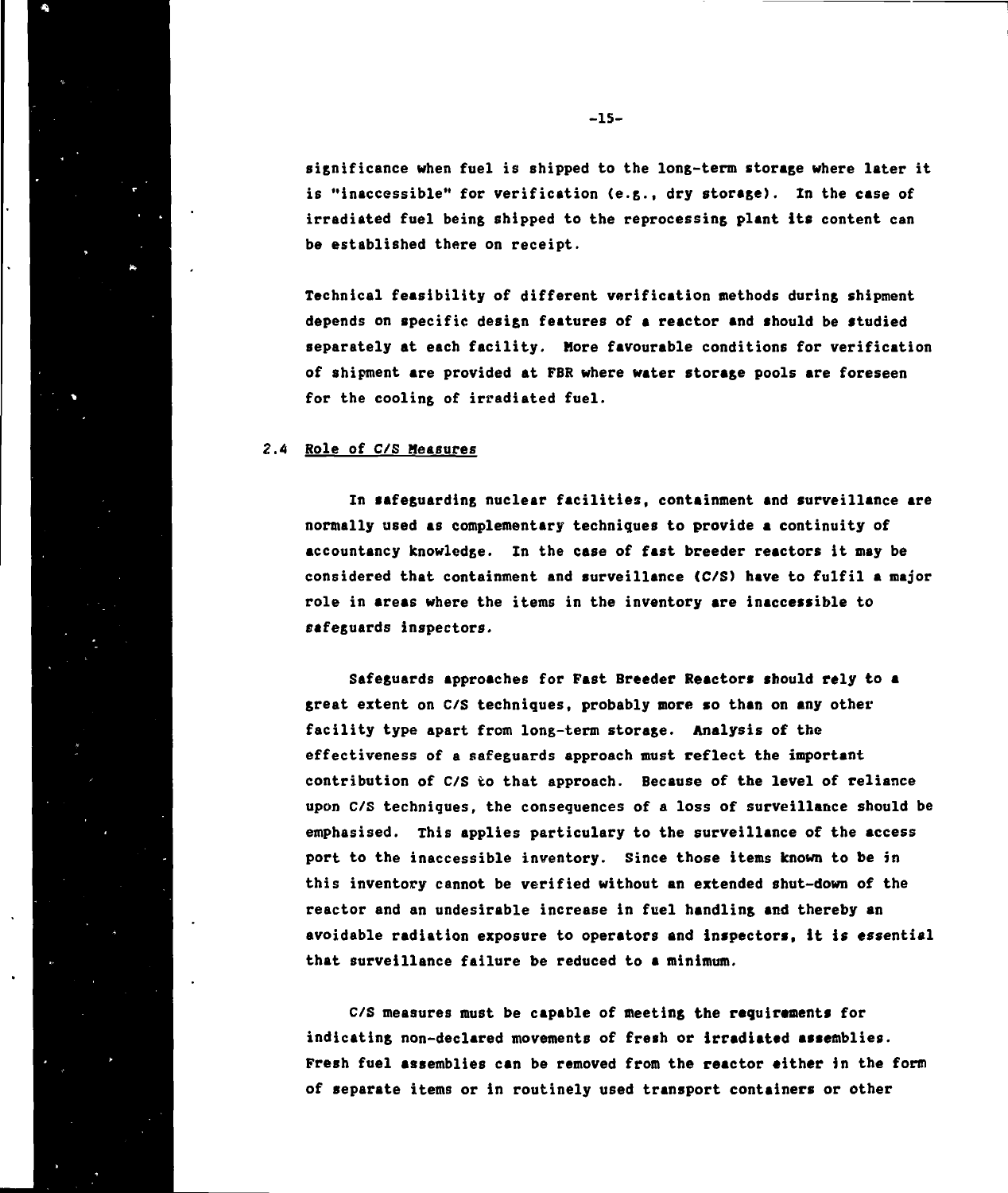**undeclared containers. In contrast, irradiated assemblies may be removed only in heavily shielded containers. Assurance of diversion detectability provided by C/S measures depends on specific design features of the reactor, the regime of fuel handling and the technical performance of C/S instrumentation. Application of advanced devices like electronic sealing systems on transport flasks and the use of installed radiation monitors for flow verification would be of benefit in solving these problems. A high level of reliability will be required to ensure that there is no loss of continuity of safeguards information in the surveillance regime.**

**Physical independence of C/S implementation should be considered from the point of view of maximum protection of continuity of a knowledge of nuclear material in case of a failure or circumvention of one device. This implies that a C/S system must include devices based on different physical principles which cannot fail or be circumvented by the same means.**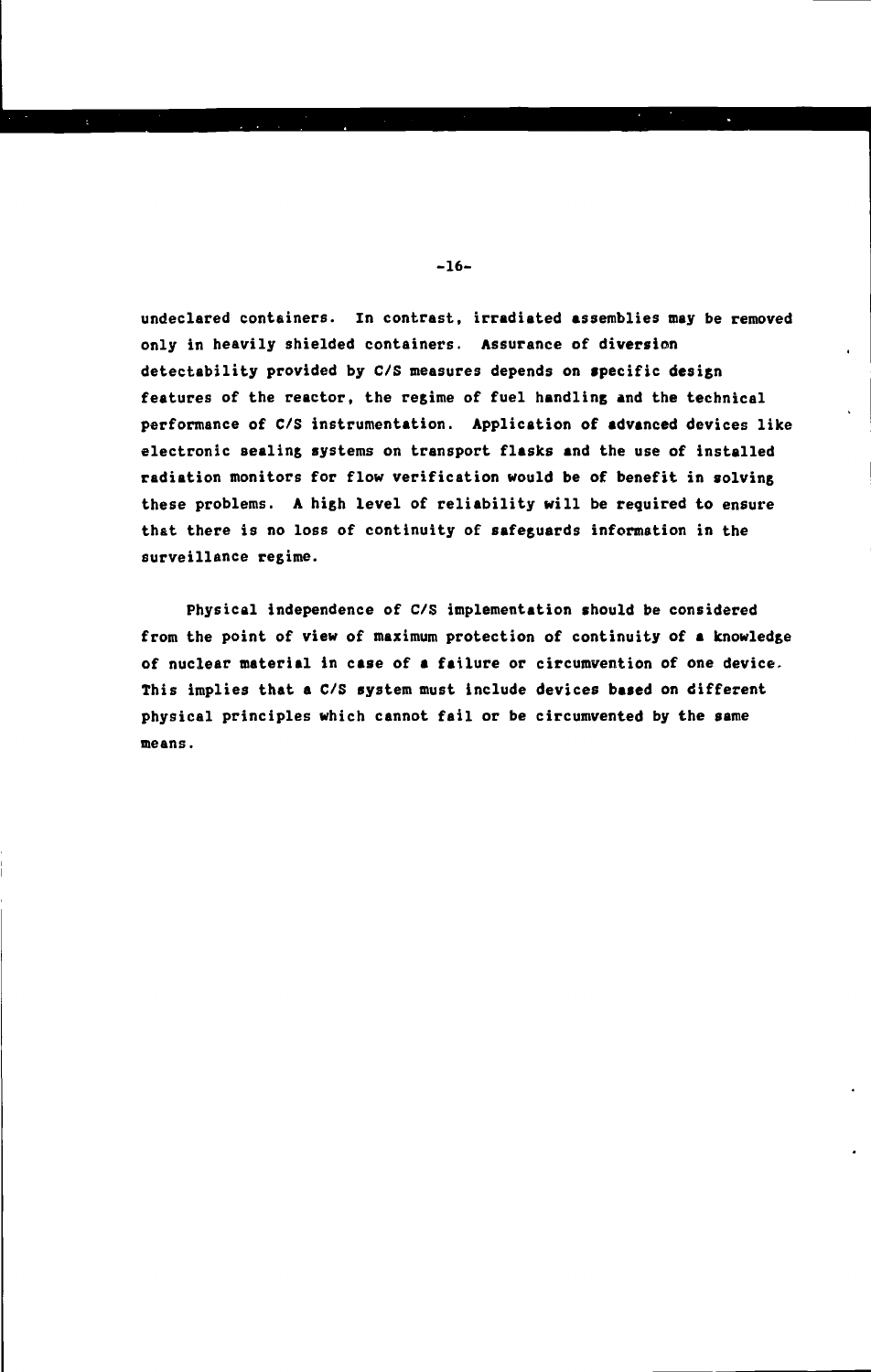# **3. An Outline Safeguards Approach**

**The fundamental concept of IAEA safeguards is to verify that nuclear material subject to safeguards under Agreement, it not diverted from peaceful nuclear activities. IAEA verification includes the examination of an operator's records and reports regarding the amount present, the use of nuclear material as well as independent measurements and observations conducted by the Agency. Safeguards approach for FBR (as for other facilities of the nuclear fuel cycle) is the system of nuclear material accountancy, containment and surveillance measures, and other measures chosen for implementation of safeguards. The model safeguards approach for an FBR specifies inspection goals and procedures for a reference facility, taking into consideration the relevant diversion assumptions, safeguards measures including capability of these measures, facility design information and facility practice.**

**The first and necessary step for the design of the specific facility safeguards approach is a complete study of «11 possible diversion paths which has to take account of the following factors:**

- **material description**
- **location of the material**
- **physical removal route**
- **diversion rate**
- **concealment methods**

**A set of credible diversion paths forms an assumption of diversion which is part of a credible diversion strategy and should be taken into account when designing and evaluating a safeguards approach for a particular design of an FBR.**

**The intended goal of diversion at an FBR would be the removal of one or several fuel assemblies (fresh or irradiated), with or without concealment actions by the diverter. Combinations of falsification of records and reports, substitution of nuclear material, interference with containment and surveillance measures may be used for concealing a diversion. To this end an Agency safeguards approach should be based on**

**T256**

**-17-**

i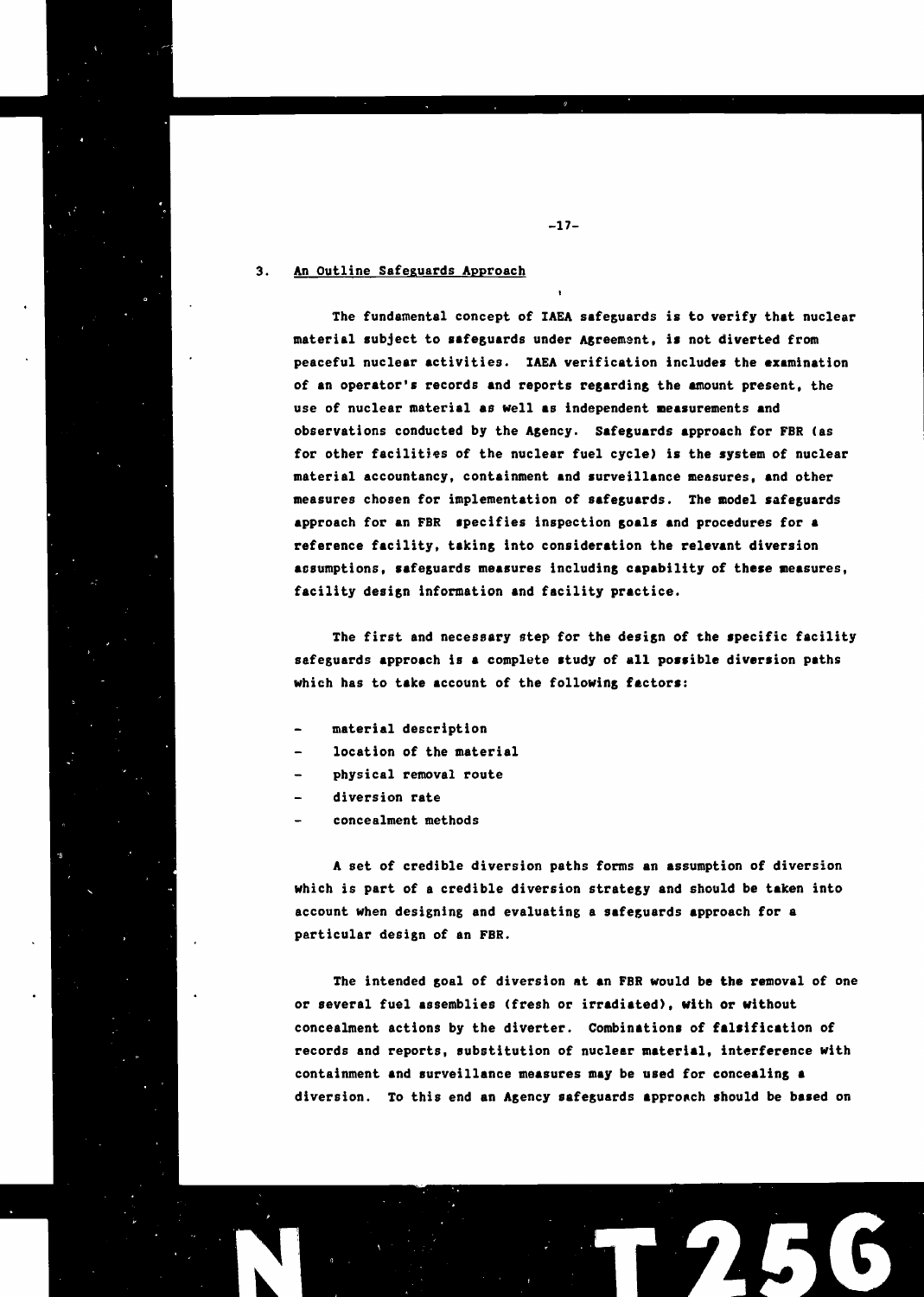**an appropriate redundant and support measures and procedures to** facilitate the detection of any diversion attempt.

**A Fast Breeder Reactor is considered a single Material Balance Area (MBA). Strategic points are selected at the FBR for the implementation of safeguards measures and include locations where key measurements related to material balance accountancy are made and where containment and surveillance measures are applied. The following flow key measurement points (KMPs) are defined at an FBR:**

**KMP-1 receipt of fresh fuel KMP-2 transfer of fresh fuel from accessible to the "inaccessible" area. KMP-3 shipment of irradiated fuel.**

**Additional flow KMPs may be introduced for verification of flow between different locations at an "inaccessible" area.**

**In the case of an FBR with a "segmented" inaccessible area, the principal inventory of KMPs at an FBR are selected as they are shown below:**

| KMP-A | Fresh Fuel Store                 |
|-------|----------------------------------|
| KMP-B | Sodium Cooled Store              |
| KMP-C | Reactor Vessel                   |
| KMP-D | Gas Cooled Store                 |
| KMP-E | Irradiated Fuel Observation Cell |
| KMP-F | Washing Cell                     |
| KMP-G | Water Pool Store (if any).       |

**There might be additional inventory KMPs depending on the specific design features of a particular FBR. In the case of the "integral" inaccessible area at an FBR this area may be defined as one inventory KMP.**

**An FBR is an item facility in which nuclear material is contained in four types of fuel assemblies:**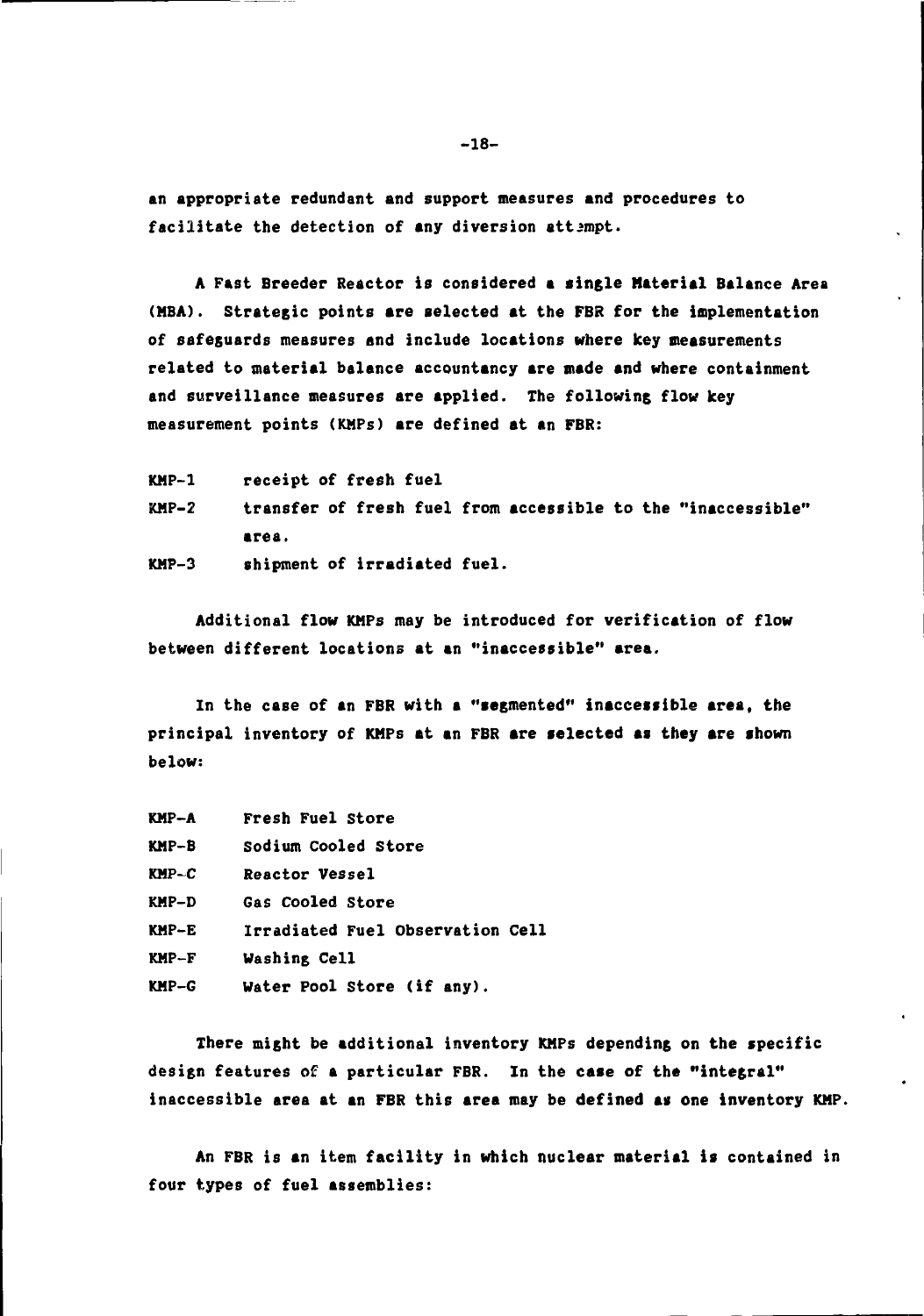**store tc ease the flow of items to the Shipping Bay. It may also**

- **fresh fuel**
- **fresh blanket**
- **irradiated fuel**
- **irradiated blanket.**

**Accountancy system at an FBR is based on accounting procedures for these types of fuel assemblies which include item counting and identification, and non-destructive measurements.**

**-19-**

**Containment and surveillance measures are applied at an FBR to facilitate the procedures for inventory and flow verification. The locations for application of C/S measures are selected taking into account specific design features of the facility.**

**At an FBR seals may be applied in the following places and to the following items:**

- **Trarjport airlock to the reactor hall (gates and passages through which fresh fuel assemblies can be removed);**
- **Fresh Fuel Store;**
- **Access port to the inaccessible area (integrated "inaccessible" area) ;**
- **Irradiated Fuel Store(s);**
- **Transport containers for fresh and irradiated fuel;**
- **IAEA instruments and equipment.**

**Surveillance measures may be necessary for the following functions:**

- **surveillance of access points through which nuclear material could pass, such as doors, portals and other penetrations of the reactor hall.**
- **surveillance of fuel assembly transfer areas, fuel assembly handling mechanisms, and cask handling mechanisms.**
- **surveillance of fresh and irradiated fuel storage areas.**
- **surveillance of movements of fuel assemblies for flow verification** by use of  $\gamma$  and n- monitors.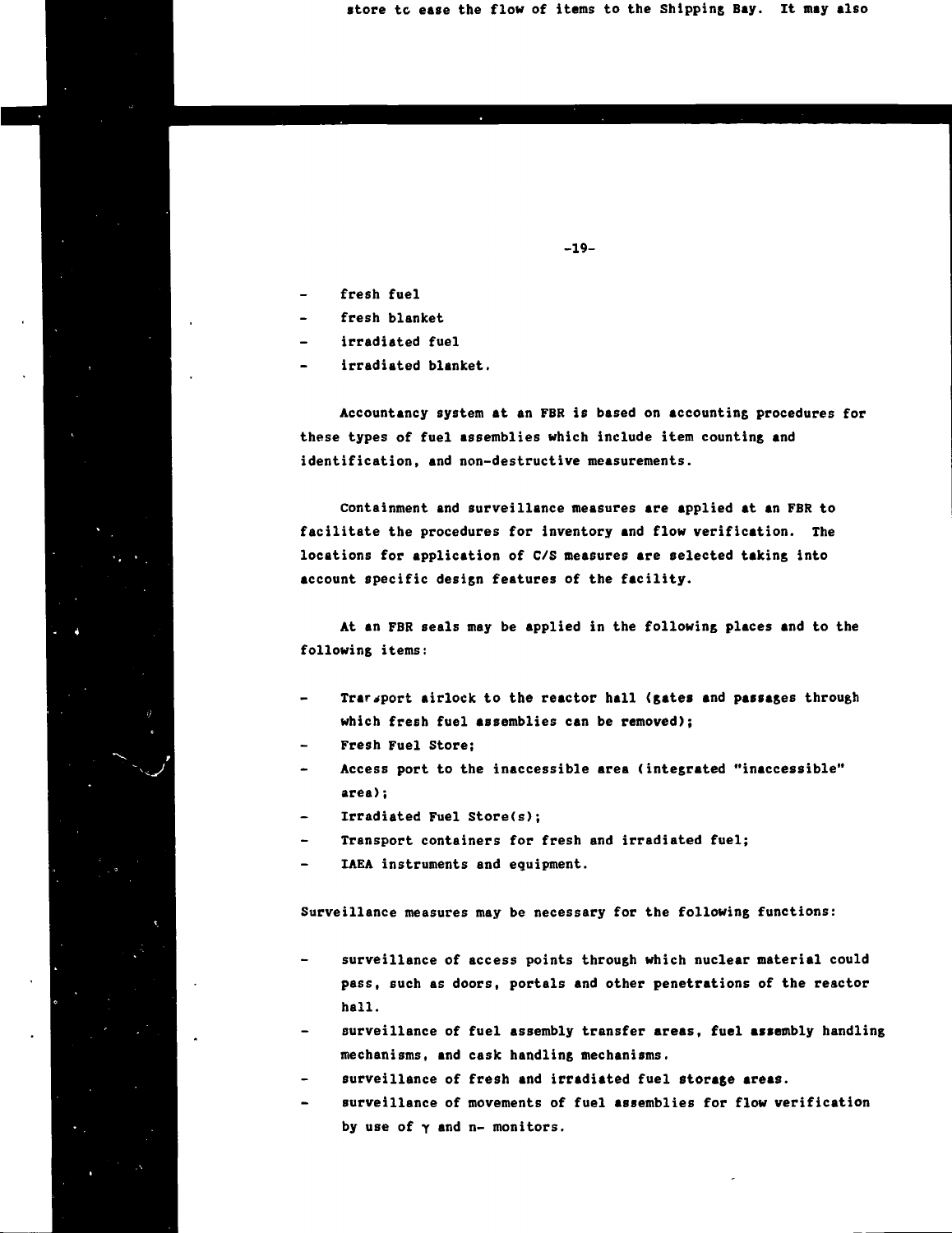**period when items are in the process of being transferred. The process**

**-20-**

**Design features and an operational regime at a particular reactor will essentially influence the safeguards inspections scheme. In the development of n safeguards approach and its practical implementation, the verification procedures at an FBR fuel cycle related facilities (fuel fabrication plant, reprocessing plant, interim long-term storage) will effect the scheme of an inventory change verification at an FBR.**

# **Verification of Receipt First Alternative**

**The content of fresh fuel shipped to an FBR was verified by an inspector at a fuel fabrication plant in accordance with a required level of verification including NDA measurements. Then transport containers are sealed and shipped to the FBR. On receipt of fresh fuel at the FBR, the integrity of transport containers and seals are checked and fresh fuel assemblies are counted prior to their placement in a F?esh Fuel Store.**

# **Second Alternative**

**Fresh fuel assemblies placed in shipping containers at a fuel frabrication plant are counted and sealed by an inspector. On receipt, the content of the nuclear material is verified at a reactor by accountancy measures with required detection probability by NDA measurements.**

**It is likely that the first alternative has some advantages from the point of optimisation of inspection efforts.**

#### **Verification of Shipment**

**There might also be two alternatives of verification of a shipment of irradiated fuel depending on the possibility of establishing the content of nuclear materials shipped from an FBR. If the content of nuclear material can be established at a reactor, the procedure of verification is similar to the first option described above for verification of receipt of fresh fuel. It is understandable that this**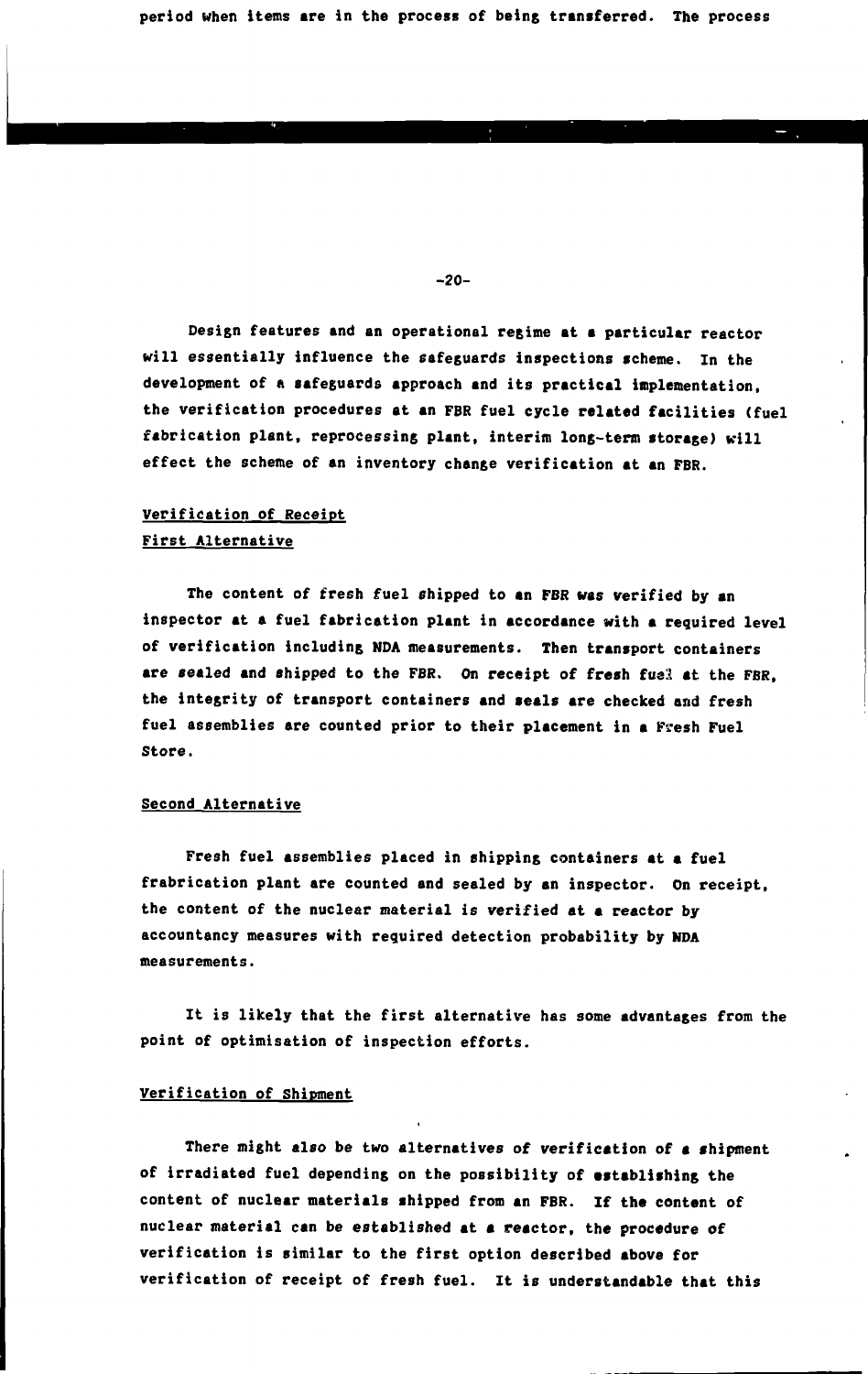**Plutonium (kg)**

**-21-**

**alternative is to be applied when irradiated fuel is shipped to the facility where its content cannot be verified (as in the case of a long-term dry storage). When irradiated fuel is shipped to a reprocessing plant, then either the first or second alternative proposed for verification of receipt of fresh fuel may be applied. It is likely that in this case, the second approach has benefits because of the more favourable possibilities of a verification of content of irradiated fuel at the reprocessing plant.**

## **Verification of Inventory**

### **Verification of the "Accessible" Inventory**

**Verification of inventory of nuclear material in the accessible area is carried out directly by counting, identification and measurements of fuel assemblies and supported by C/S measures.**

#### **Verification of the "Inaccessible" Inventory**

**No direct verification of the "inaccessible" area being possible, indirect verification is achieved by verification of input and output flow of assemblies to and from the "inaccessible" area. This verification is carried out either directly by an inspector or by instrumentation developed for a particular facility depending on the design features and operational regime at the reactor.**

**The frequency of inspection and level of verification is determined for different categories of nuclear material in line with the timeliness criteria.**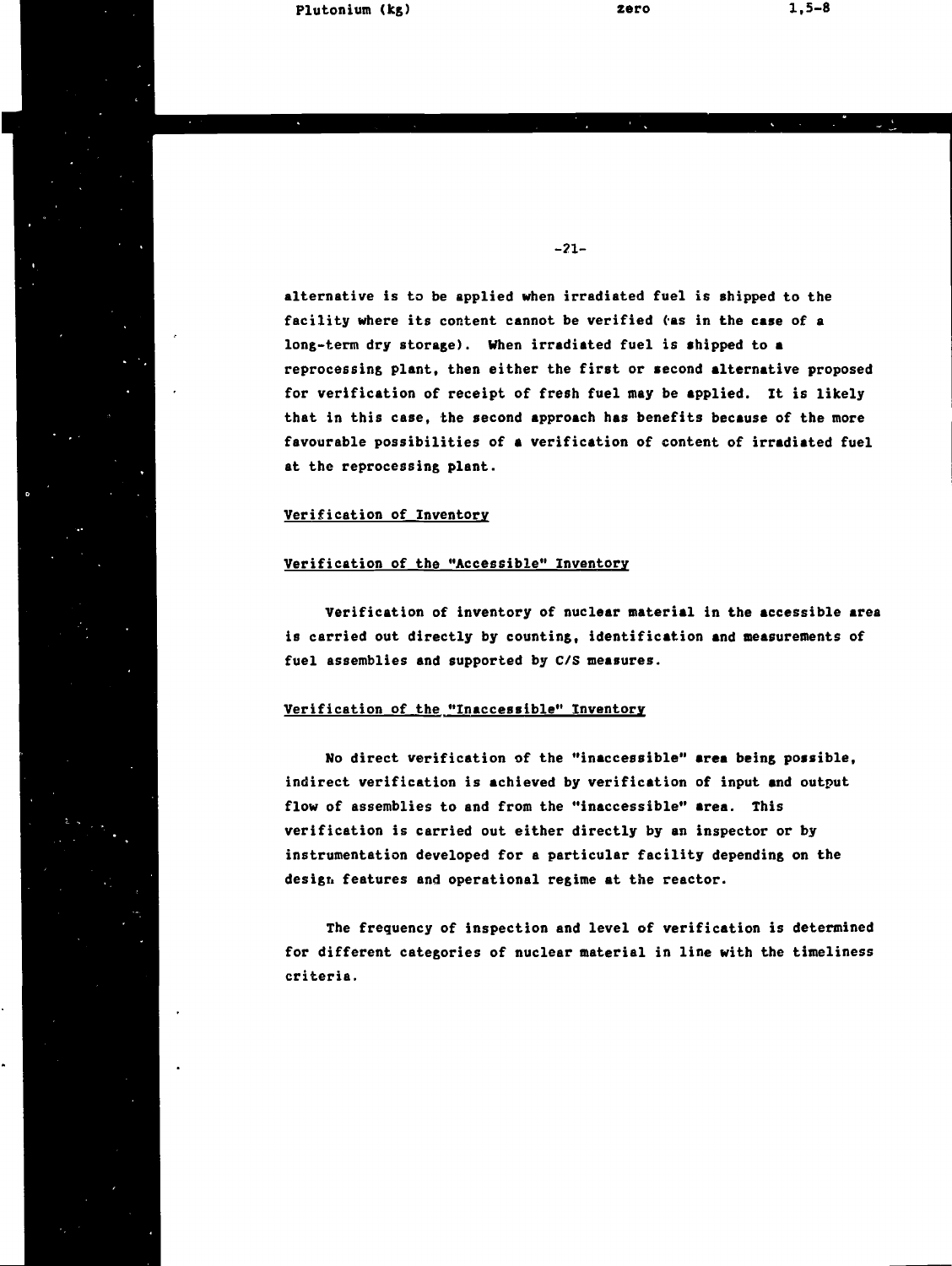#### **4. Model Inspection Activities**

#### **4.1 General Description**

**As defined in the IAEA Safeguards Glossary: "Inspection goals and procedures - performance targets specified for a given facility, as required to implement the facility safeguards approach, the actual implementation and the extent to which inspections goals embodied in inspection procedures can be achieved, depend on cooperation from the State and the operator, and on the availability of manpower, safeguards equipment, inspection support services, and the IAEA budget".**

**At present the so called long-term criteria for inspection goal attainment are under discussion at the Agency. They are designed as criteria for effective safeguards which could reasonably be achieved within a period of 10-15 years. In the meantime, conclusions on inspection goal attainment will be based on short-term criteria which will be under development and progressively upgraded.**

**Taking this into account only the principal inspection Activities are described in this section.**

**In general IAEA inspection activities at FBR should include the following procedures:**

- **verification of design information;**
- **application and servicing of containment and surveillance devices;**
- **monitoring of fuel flows;**
- **interim inventory and flow verification;**
- **physical inventory verification;**
- **verification of all nuclear material accounting data;**
- **inspections following unresolved anomalies.**

**There are three types of inspections performed for safeguarding FBR:**

- **Initial Physical Inventory Verification (IPIV);**
- **Interim Inventory and Flow Verification (IIFV);**
- **Physical Inventory Verification (PIV).**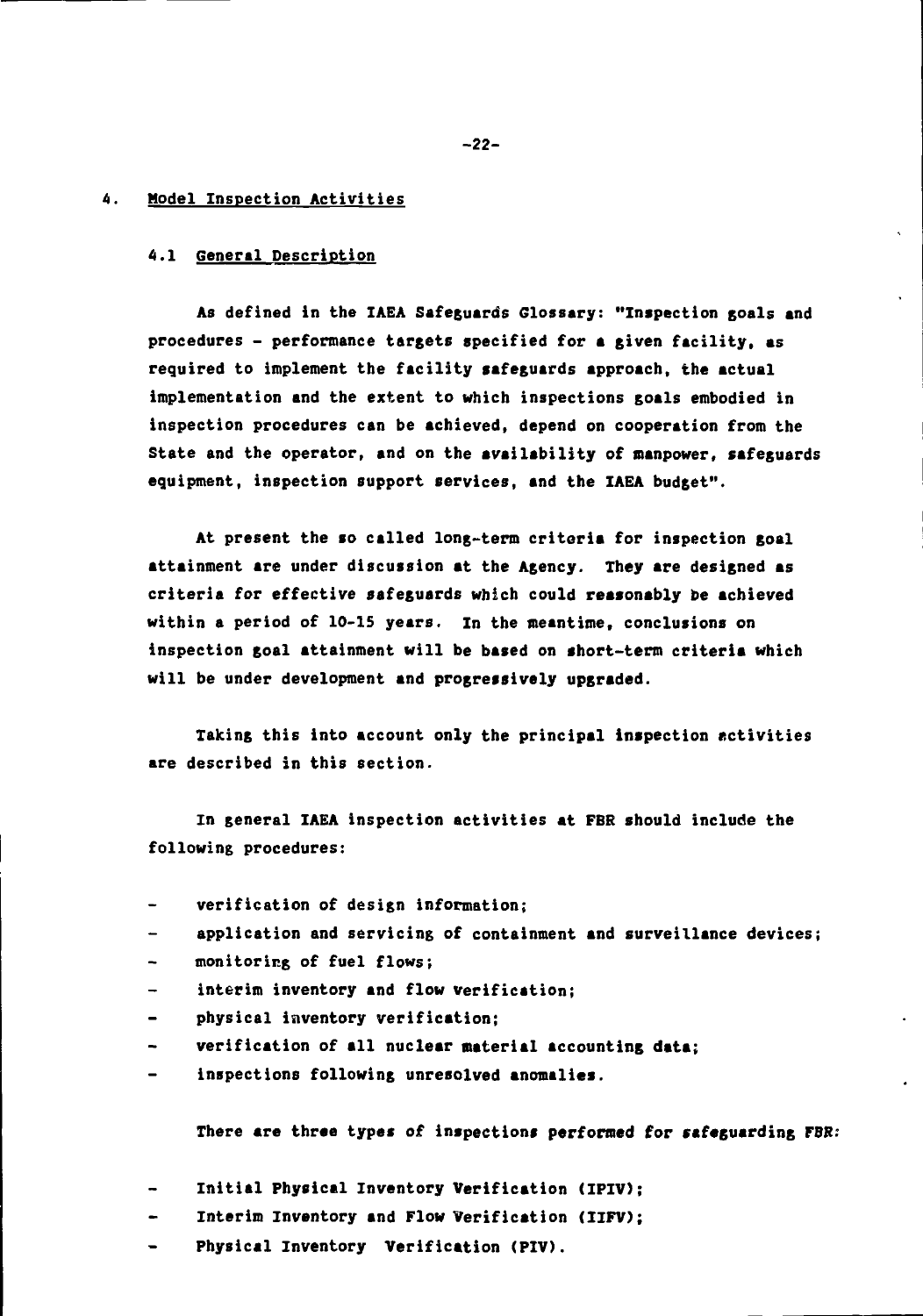**The aim of IPIV is to establish the initial inventory of nuclear material particularly within the "inaccessible" area before starting reactor operations. The aim of interim inspections is to carry out verification to meet timeliness criteria.**

**The frequency of interim inspections and level of verification is defined by the presence of three catégories of nuclear material at FBR:**

- **unirradiated direct-use (fresh fuel assemblies);**
- **irradiated direct-use (irradiated fresh and blanket assemblies);**
- **indirect use (fresh blanket assemblies).**

**To meet timeliness criteria the interim inventory verification is carried out once a month for fresh fuel assemblies, once every three months for irradiated fuel and blanket assemblies, and once a year for fresh blanket assemblies.**

**In line with the above proposed Outline Safeguards Approach, interim inspections are also scheduled for verification of receipts and shipments. These may be combined with interim inventory verification to optimize inspection efforts.**

**The frequency of PIV depends on the category of nuclear material. Currently two PIVs are required for unirradiated direct-use material (fresh fuel assemblies) and one PIV is necessary for irradiated direct-use material as well as for indirect-use material (fresh blanket assemblies).**

# **4.2 List of Principal Inspection Activities**

#### **Inventory Change Verification**

## **Receipt**

**(a) The content of fresh fuel was verified and sealed at the fuel fabrication plant prior to shipment,**

## **-23-**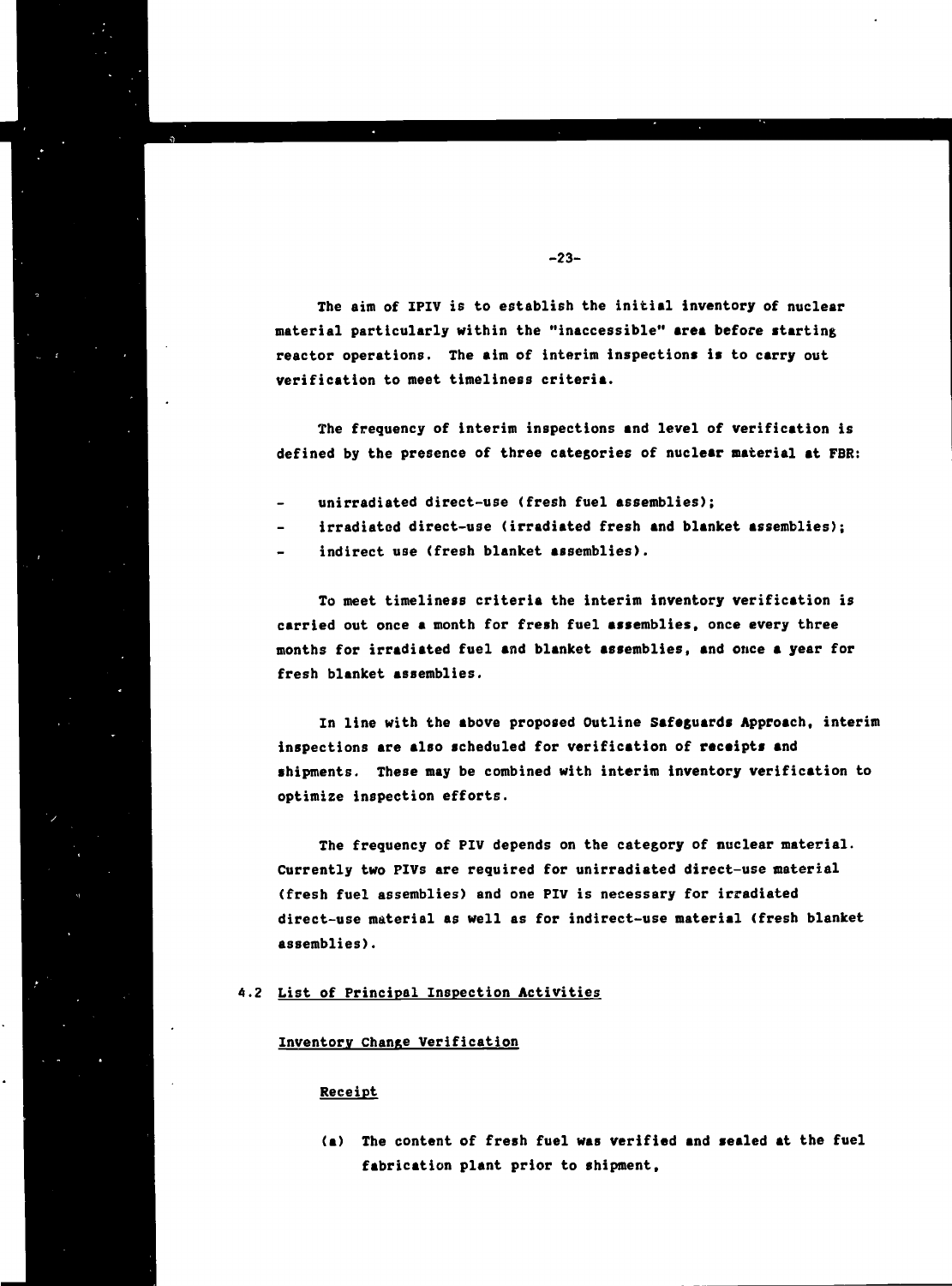- **verification of the integrity of a transport container and checking of the seal;**
- **item counting and identification of fuel assemblies received;**
- **witnessing the placement of fuel assemblies in Fresh Fuel Store(s);**
- **sealing of fresh fuel assemblies in Fresh Fuel Store(s) where this is possible;**
- **application of surveillance to fresh fuel;**
- **verification of operators' records.**
- **(b) Content of fresh fuel was not verified at the fuel fabrication plant,**
	- **the same activities as in (a) plus NDA aeasurements by sampling plan prior to sealing of assemblies in the Fresh Fuel Store(s).**

## **Shipment**

- **(c) Irradiated fuel is shipped to the reprocessing plant or to the storage facility where it can be verified;**
	- **item counting and identification of irradiated assemblies (where feasible) during loading of shipping containers;\***
	- **sealing of transport containers;**
	- **verification of operator's records.**
- **(d) Irradiated fuel is shipped to the storage where it is "inaccessible" for verification,**
	- the same activities as in (c) plus NDA measurements by **sampling plan for verification of contant of nuclear material shipped from reactor.**

 $\pmb{\times}$ **Verification of the content of shipped irradiated fuel using NDA measurements may be carried out at FBR if it is technically possible.**

**-24-**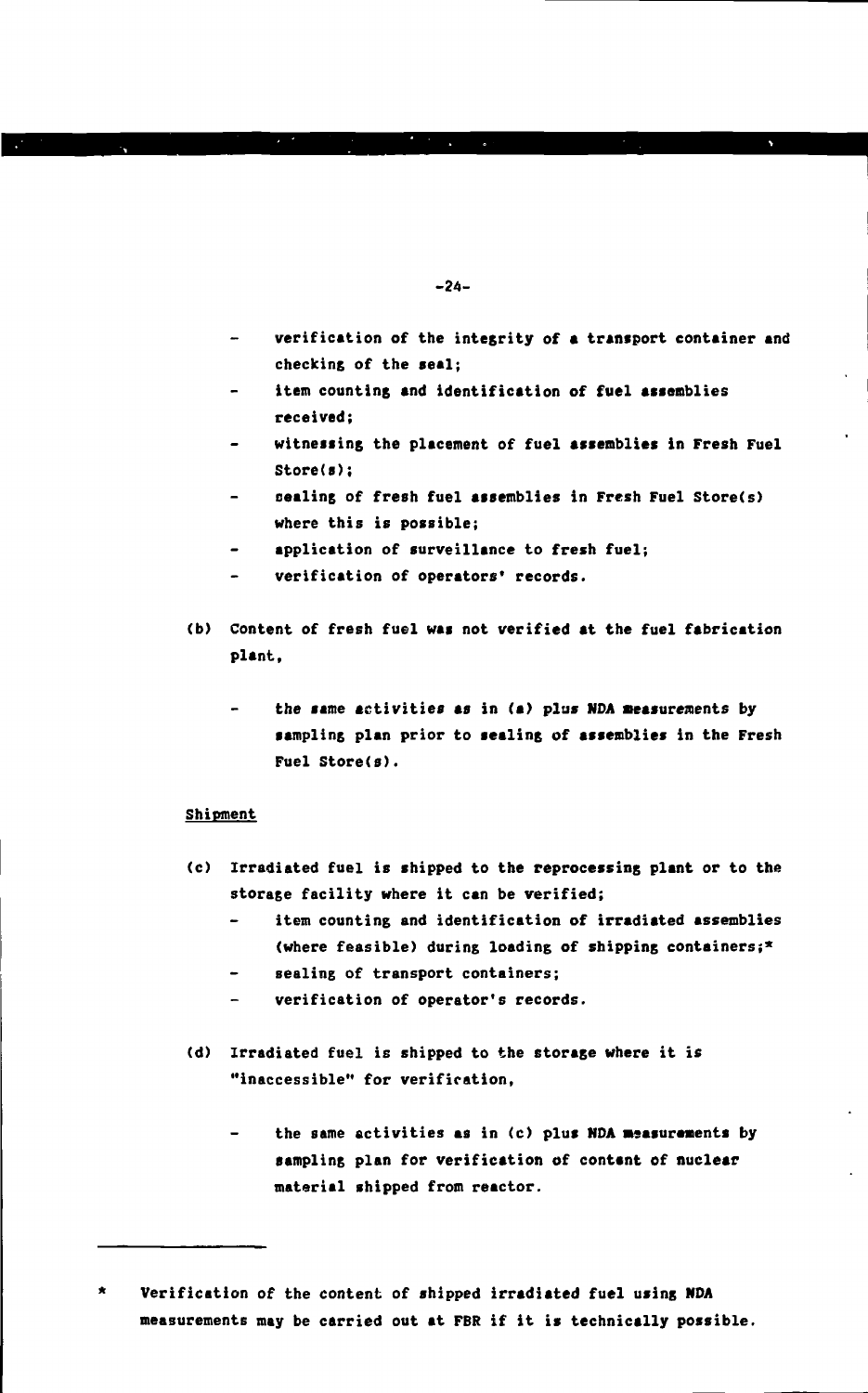## **Interim Inventory Verification**

**(a) Fresh Fuel (once a month)**

#### **Accessible Area**

- **verification of seals applied in the Fresh Fuel Store(s) and to passages from the reactor hall;**
- **review of surveillance camera films;**
- **item counting and identification of fresh fuel assemblies;**
- **NDA measurements by sampling plan if required by criteria for inspection goal attainment;**
- **verification of flow of fresh fuel assemblies from accessible to the inaccessible area directly or by monitors (y. n);**
- **sealing or verification of seals at the access port from accessible to the "inaccessible" area, if appropriate;**
- **verification of operator's records and comparison with reports.**

## **"Inaccessible" Area**

- **verification of seals applied to locations at the "inaccessible" area, if appropriate;**
- **review of surveillance camera films;**
- **identification of serial numbers of assemblies by sampling plan, where feasible;**
- **check records of monitoring system on the flow of fresh fuel assemblies in and out of the "inacessible" area to define its inventory, if appropriate;**
- **compare monitoring records with operator records.**
- **<b) Irradiated Fuel (every three months) (Irradiated Fuel and Blanket Assemblies)**
	- **verifiy seals applied to the "inaccessible" area;**
	- **check surveillance of cameras films;**  $\blacksquare$
	- **identify serial numbers of assemblies by sampling plan;**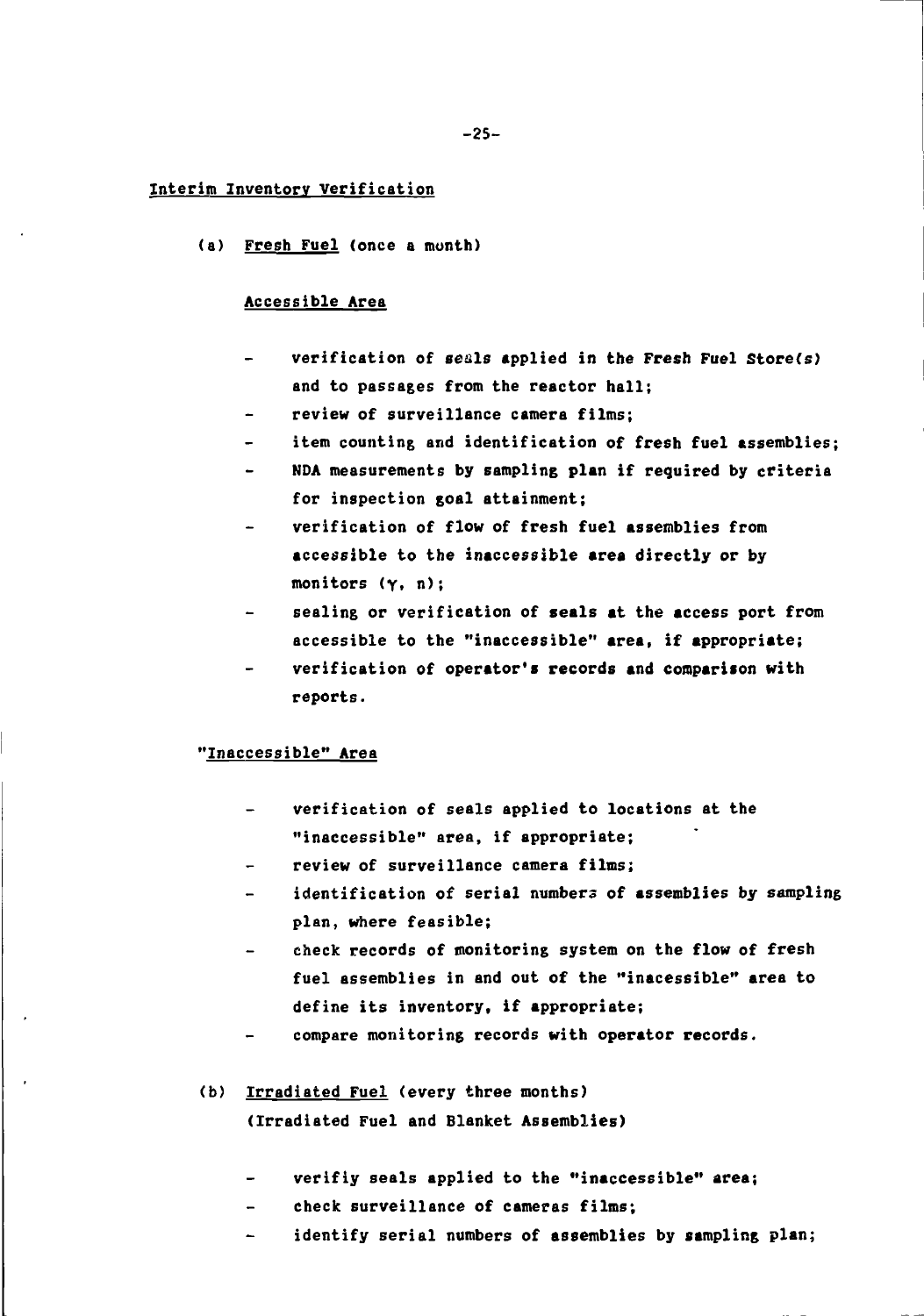- **compare monitoring records with operator records;**
- **item count, identification and NDA measurements of the irradiated assemblies in water pool, if any;**
- **compare Inventory Chanee Reports and Operator Accountins** Records.

## Physical Inventory Verification (PIV)

#### Fresh Fuel (twice a year)

- **the same list of activities as for Interim Inspections but with a higher detection probability for identification and NDA measurements of fuel assemblies (where feasible) to meet relevant criteria;**
- **verification of Material Balance Closing.**

# **Irradiated Fuel (once a year)**

- **the same inspection activities as for Interim Inspections but with higher detection probability for identification and NDA measurements of fuel assemblies (where feasible) to meet relevant criteria;**
- **verification of Material Balance Closing.**

**Indirect-Use Material (fresh blanket assemblies) - once a year**

- **verification of seals applied to assemblies once a year;**
- **item counting and identification;**  $\sim$
- **NDA measurements of blanket assemblies at an accessible area to meet relevant criteria;**
- **comparison reports and records;**
- **verificaton of Material Balance Closing.**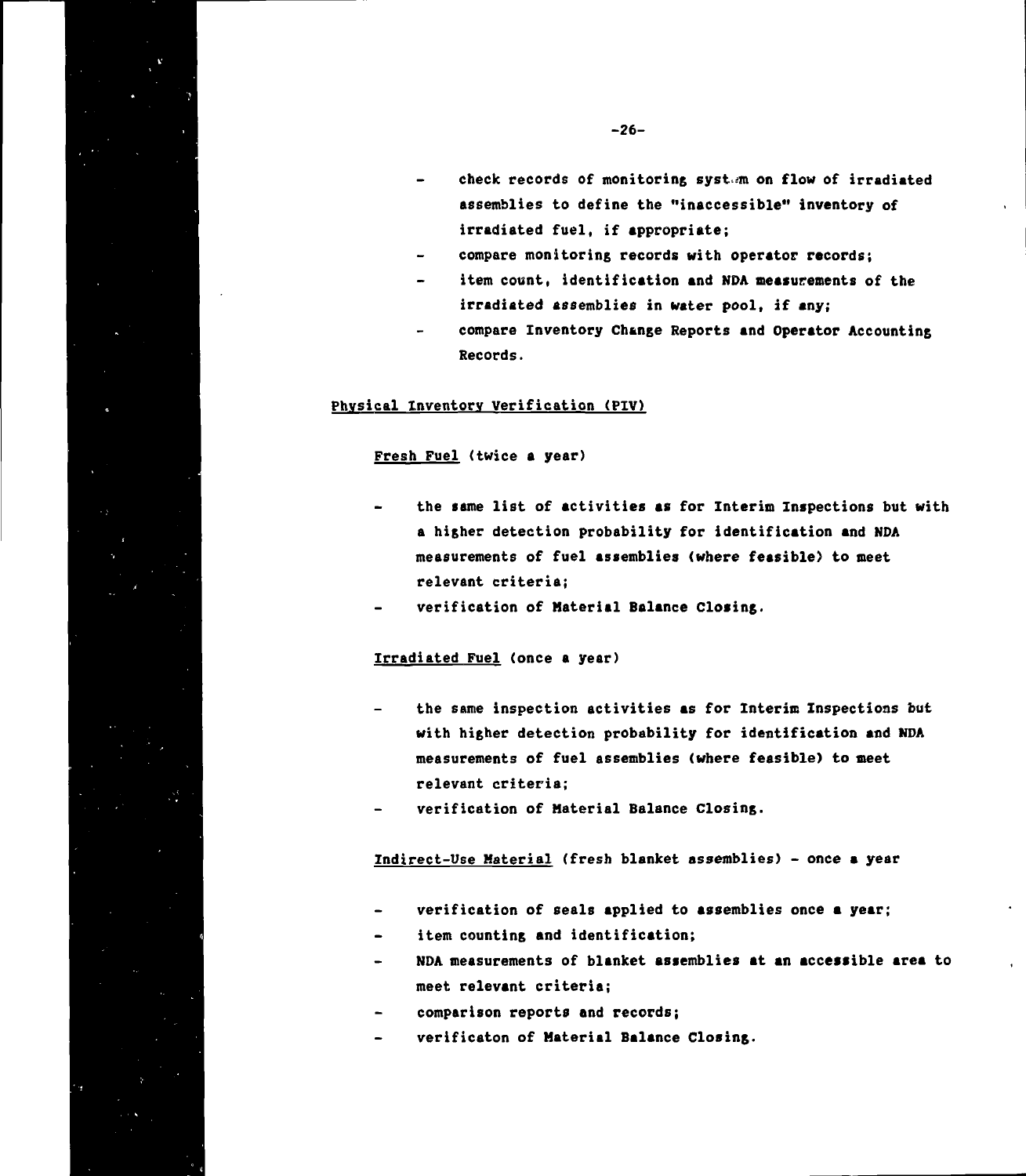



**Fig. I. Reactor block: crosi section of the rotating transfer lock.**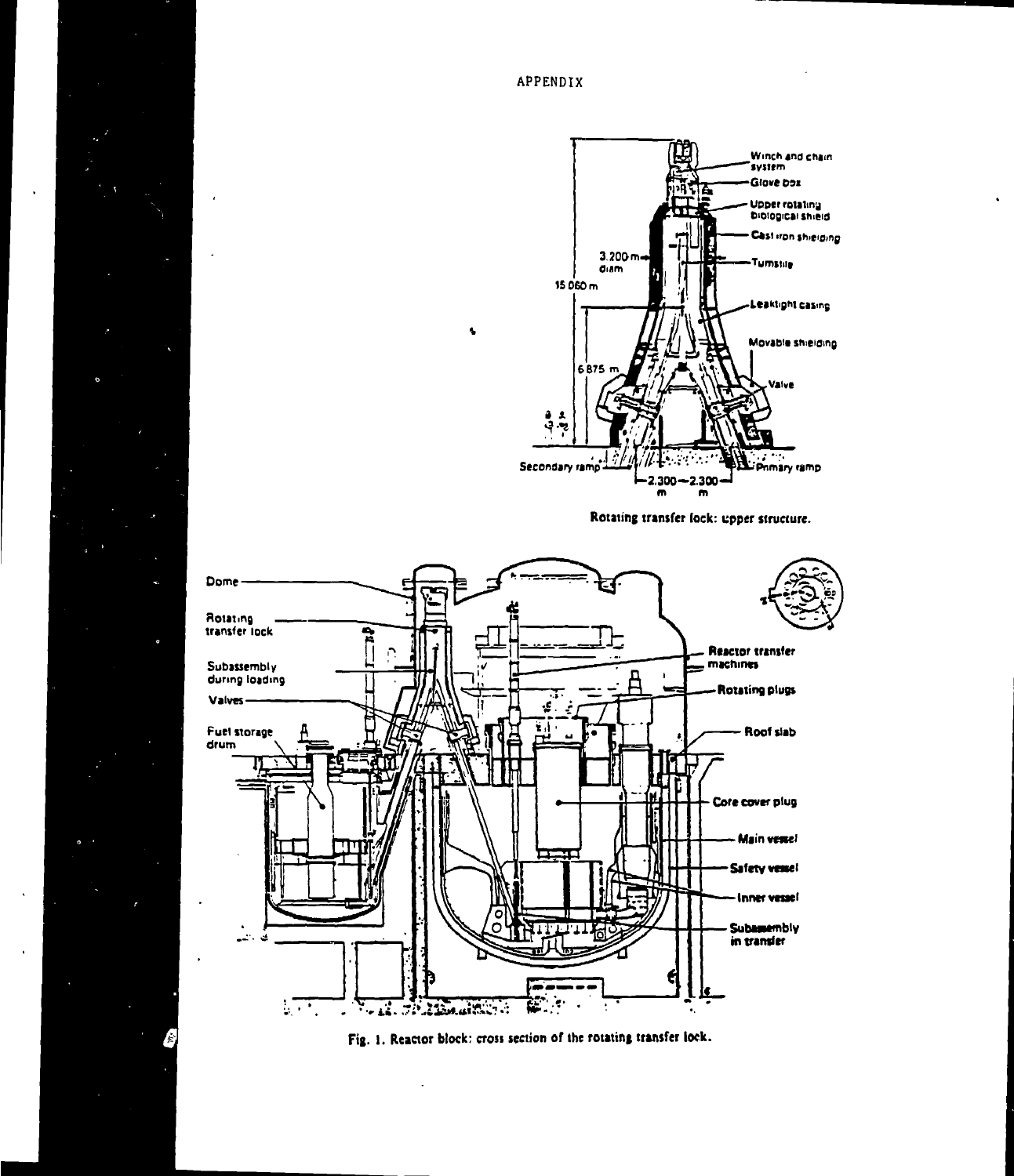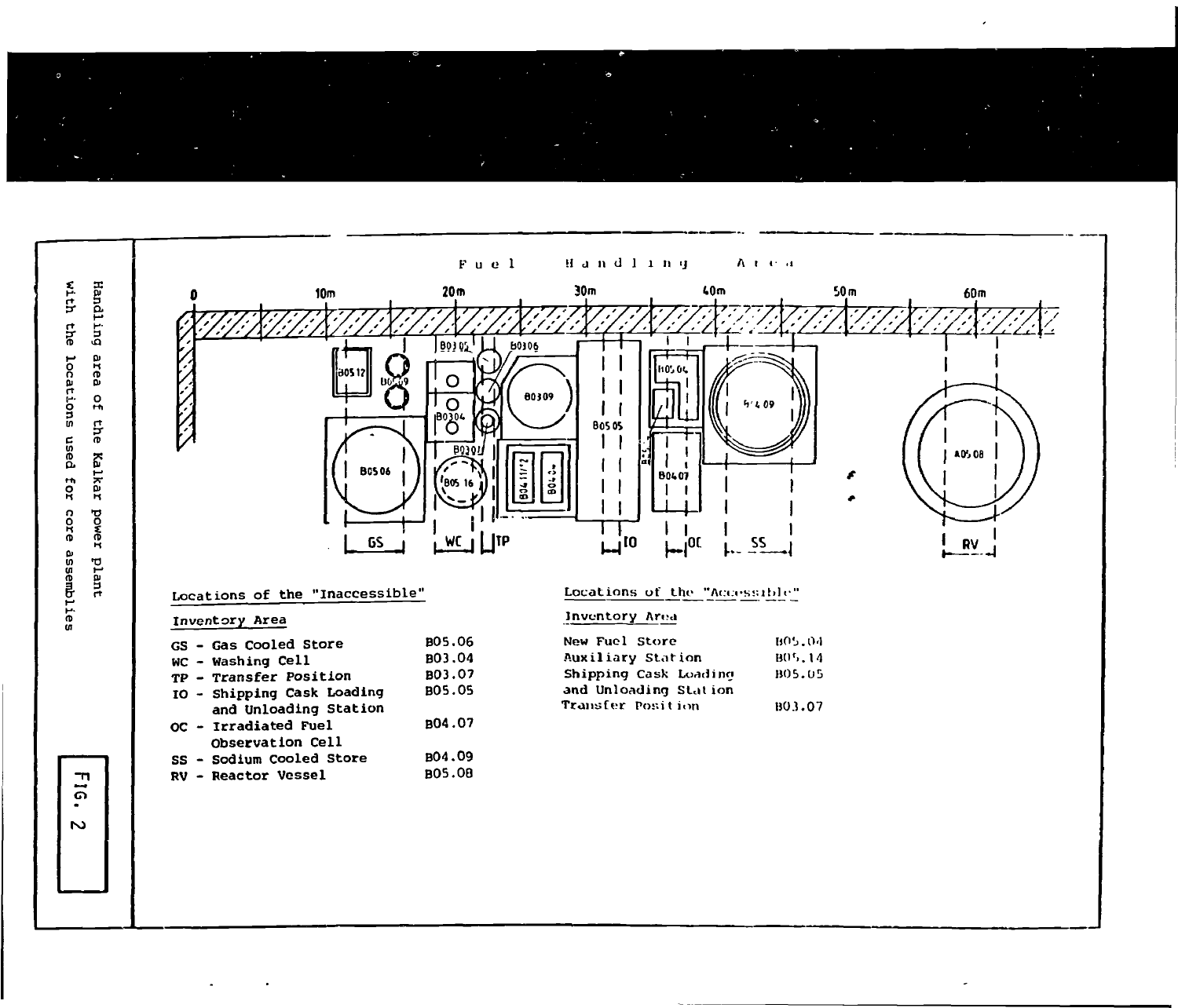$\bullet$ 



SCHEMATIC OF FBR FUEL HANDLING ROUTE F10. 3